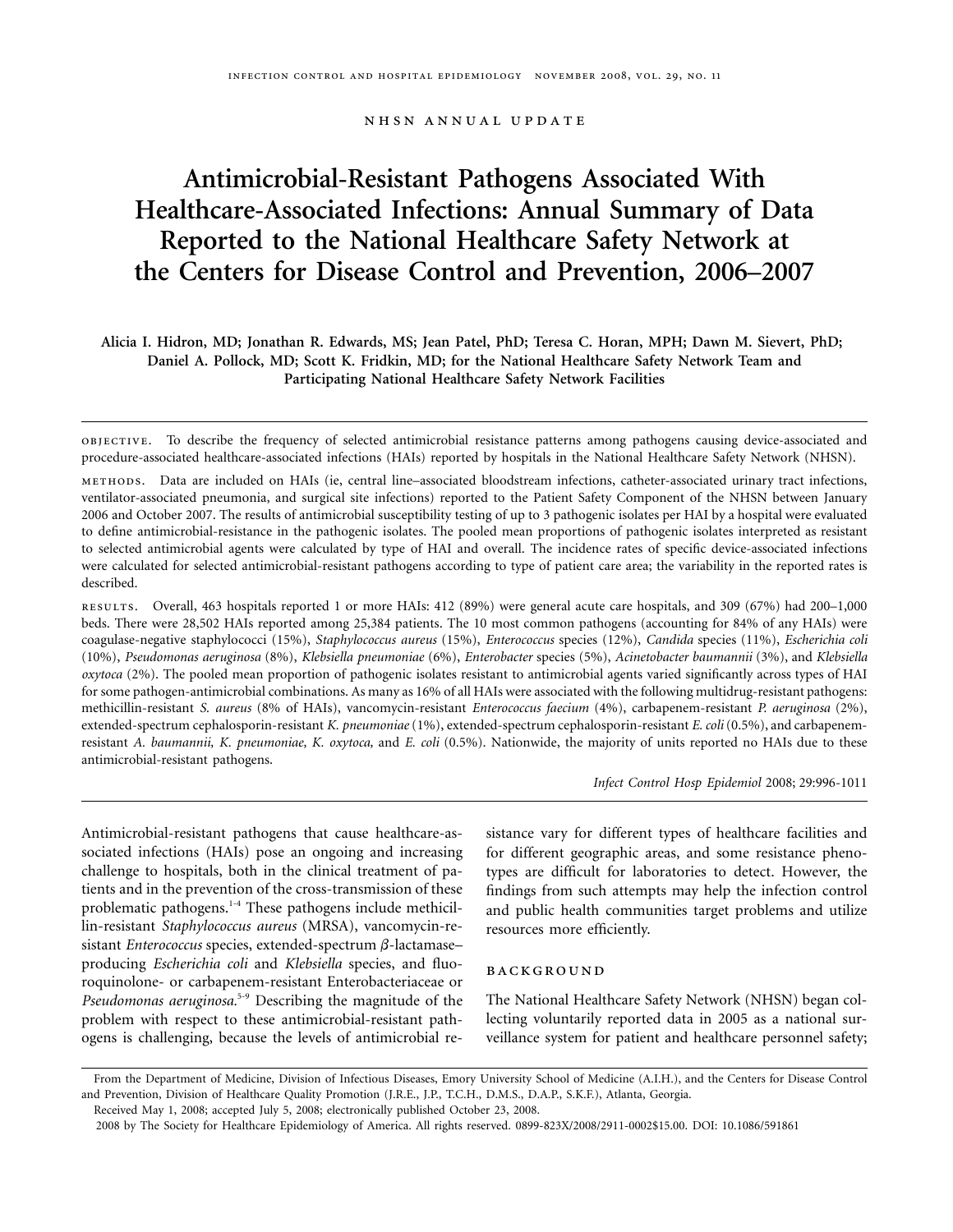it is managed by the Division of Healthcare Quality Promotion at the Centers for Disease Control and Prevention. It integrates 3 former systems, the National Nosocomial Infections Surveillance (NNIS) system, the Dialysis Surveillance Network, and the National Surveillance System for Healthcare Workers, into a single system. In contrast to the NNIS system, the NHSN is designed to allow for surveillance of selected HAI data at locations other than intensive care units (ICUs), in hospitals and other types of healthcare facilities. Therefore, because of differences in the surveillance methodology of, and in the healthcare facilities reporting to, the NNIS system and the NHSN, the percentage of HAIs caused by antimicrobial-resistant pathogens reported to each system may not be comparable. A summary of device-associated infection rates reported to the NHSN has been published.<sup>10</sup> The purpose of this report is to describe the scope and magnitude of select antimicrobial-resistant pathogens among infections reported to the device- and procedure-associated modules of the NHSN.

### **METHODS**

We analyzed data that hospitals reported from January 2006 through October 2007 to the device- and procedure-associated modules of the Patient Safety Component of the NHSN.11 HAI data on postprocedure pneumonia were excluded from further analysis because they accounted for less than 1% of the infections reported during this time period.

#### **NHSN Methodology**

After completing NHSN training, healthcare facility personnel collect and report data on a monthly basis using standardized methods and definitions specific to the NHSN module(s) selected.<sup>11</sup> At least 6 months of data per year compliant with at least 1 module must be submitted to maintain active status in the NHSN.

For the device-associated module, patients in the selected patient care areas are monitored for 1–3 types of HAI: central line–associated bloodstream infection (CLABSI), catheter-associated urinary tract infection (CAUTI), or ventilator-associated pneumonia (VAP). Denominator data from the specific types of patient care areas are also collected. For the procedure-associated module, patients undergoing the selected surgical procedures are monitored for the development of either surgical site infection (SSI) or postprocedure pneumonia, or both. Procedure-specific denominator data are collected. HAIs are identified using standardized definitions that combine laboratory, clinical, and radiographic criteria, if applicable.<sup>11</sup>

#### **Pathogens and Susceptibility Data**

Microbiology data provided by the healthcare facility's designated clinical microbiology laboratory are collected for each HAI identified. The methods used for organism identification and antimicrobial susceptibility testing may vary between laboratories in different facilities. Up to 3 organisms per HAI were reported. Laboratories were expected to use Clinical and Laboratory Standards Institute standards for antimicrobial susceptibility testing; $12$  data for each pathogenic isolate were reported to the NHSN using the following category interpretations: intermediate, resistant, susceptible, or not tested. In some cases, resistance was defined using data from a single antimicrobial test result (resistance to ceftazidime, amikacin, or cefepime in *P. aeruginosa* pathogenic isolates; resistance to oxacillin in *S. aureus* pathogenic isolates; and resistance to either vancomycin or ampicillin in *Enterococcus* pathogenic isolates). In other cases, because laboratories test different antimicrobial agents within a class of antibiotics, resistance was defined using data from at least one of several agents within the same antibiotic class. Specifically, we defined resistance as follows: for fluoroquinolone resistance among *P. aeruginosa* and *E. coli* pathogenic isolates, the organisms were resistant to either ciprofloxacin, levofloxacin, ofloxacin, or moxifloxacin; for piperacillin resistance among *P. aeruginosa*  pathogenic isolates, the organisms were resistant to either piperacillin or piperacillin-tazobactam; for carbapenem resistance among *P. aeruginosa* and *Acinetobacter baumannii*  pathogenic isolates, the organisms were resistant to imipenem or meropenem; for carbapenem resistance among *E. coli, Klebsiella pneumoniae,* and *Klebsiella oxytoca* pathogenic isolates, the organisms were resistant to imipenem, meropenem, or ertapenem; and for extended-spectrum cephalosporin resistance among *E. coli, K. pneumoniae, K. oxytoca,* and *A. baumannii* pathogenic isolates, the organisms were resistant to either ceftriaxone or ceftazidime. A subset of the organisms listed above were classified as multidrug resistant, including MRSA, vancomycin-resistant *Enterococcus,* extended-spectrum cephalosporin-resistant *K. pneumoniae* and *E. coli,* and carbapenem-resistant *P. aeruginosa, A. baumannii, K. pneumoniae, K. oxytoca,* and *E. coli.* This classification was based on the recognition that the mechanisms of resistance in these phenotypes confer resistance to multiple classes of antimicrobial agents.12 This list is not all-inclusive but includes pathogens of epidemiologic concern.

# **Selection of Pathogen-Antimicrobial Combinations of Concern**

Pathogen-antimicrobial combinations selected for evaluation in this report were chosen on the basis of their greater frequency, their higher degree of clinical importance, and consideration of emerging antimicrobial resistance. To describe the variability in the incidence rates of antimicrobial resistance among specific reporting patient care areas, 4 pathogenantimicrobial combinations were selected for each type of device-associated HAI.

# **Statistical Analysis**

Data were analyzed using SAS software, version 9.1 (SAS). For device-associated infections, the total number of HAIs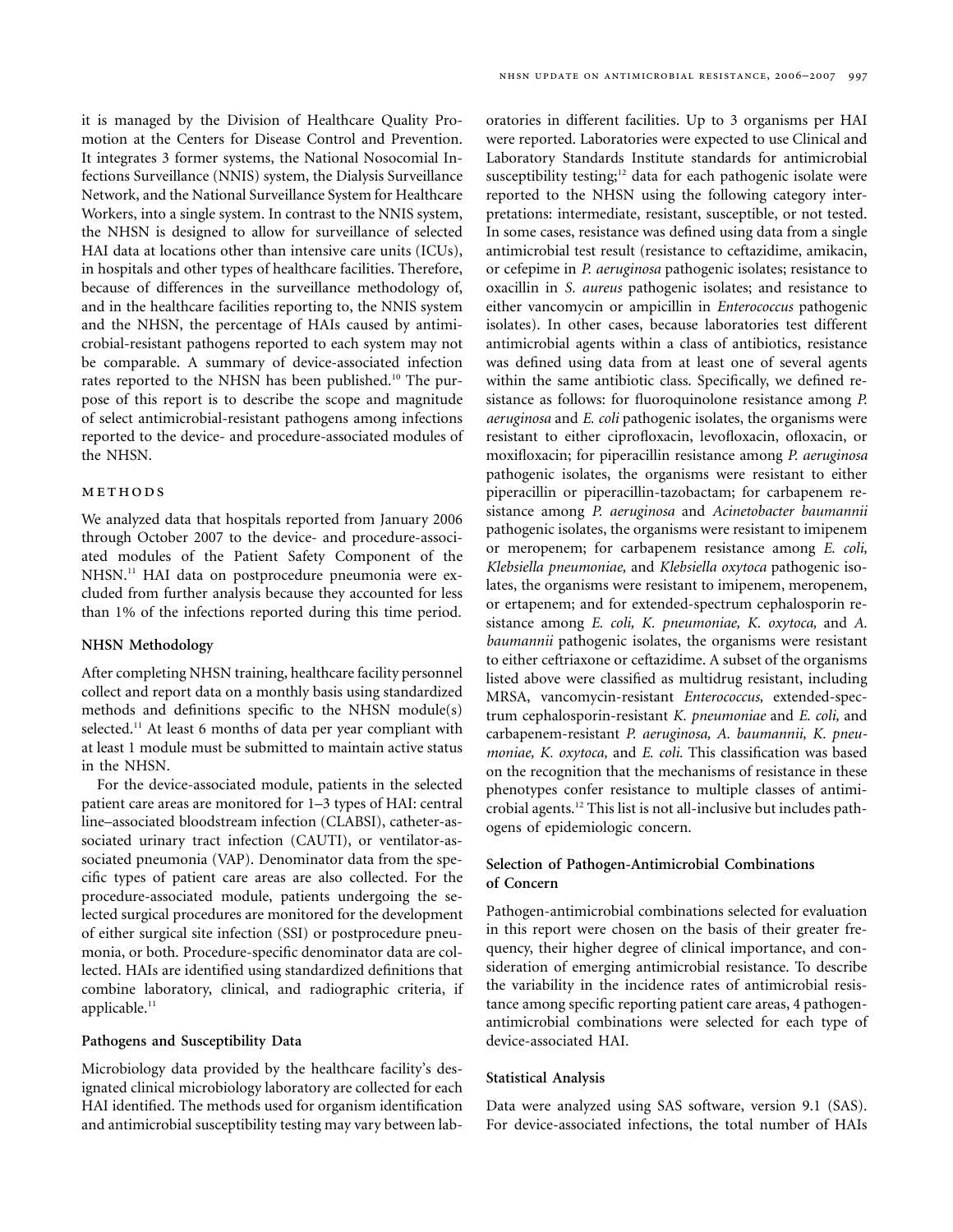| Characteristic         | No. $(\% )$ of<br>hospitals reporting<br>$\geqslant$ 1 HAI<br>$(n = 463)$ | No. $(\% )$ of<br>HAIs reported<br>$(n = 28,502)$ |
|------------------------|---------------------------------------------------------------------------|---------------------------------------------------|
| Type of hosptial       |                                                                           |                                                   |
| Children's             | 16(3.5)                                                                   | 1,060(3.7)                                        |
| General                | 412 (89.0)                                                                | 26,767 (93.9)                                     |
| Military               | 5(1.1)                                                                    | 81(0.3)                                           |
| Veterans Affairs       | 20(4.3)                                                                   | 510(1.8)                                          |
| Other <sup>a</sup>     | 10(2.2)                                                                   | 84 (0.3)                                          |
| Size of hospital       |                                                                           |                                                   |
| $\leq$ 200 beds        | 151 (32.6)                                                                | 2,270(8.0)                                        |
| 200-500 beds           | 217 (46.9)                                                                | 10,669 (37.4)                                     |
| 500–1,000 beds         | 92 (19.9)                                                                 | 15,079 (52.9)                                     |
| $\geqslant$ 1,000 beds | 3(0.7)                                                                    | 484 (1.7)                                         |

table 1. Characteristics of Hospitals Reporting Antimicrobial-Resistant Healthcare-Associated Infections (HAIs) to the National Healthcare Safety Network, January 2006–October 2007

a Oncology hospital, orthopedic hospital, women's and children's hospital, and women's hospital.

and their distribution by type of hospital, patient care area, and procedure were calculated. For procedure-associated infection, the total number of pathogens and their distribution by type of HAI and surgical procedure were calculated. For each type of HAI, the percentage of pathogenic isolates resistant to antimicrobial agents (hereafter, the resistance percentage) was calculated for the pathogen-antimicrobial combinations by pooling data from all NHSN hospitals for this time period (ie, the sum of pathogenic isolates that were found to be resistant divided by the sum of pathogenic isolates that were tested, multiplied by 100). If fewer than 30 isolates were tested for antimicrobial susceptibility overall, the data were considered of low accuracy and therefore not reported, consistent with Clinical and Laboratory Standards Institute recommendations.13 The resistance percentage is reported by type of HAI. Additionally, if the resistance percentage did not differ between the types of device-associated infections for a specific pathogen-antimicrobial combination, a pooled device-associated resistance percentage was also reported. Differences in the resistance percentages were compared across types of HAI using the  $\chi^2$  test for independence (ie, comparing the lowest and highest resistance percentages for device-associated HAIs, and comparing the pooled device-associated HAI resistance percentages and SSI resistance percentages).

Location-specific incidence rates of HAI due to selected antimicrobial-resistant pathogens were also calculated for MRSA (CLABSI and VAP), vancomycin-resistant *Enterococcus faecium* (CLABSI and CAUTI), extended-spectrum cephalosporin-resistant *K. pneumoniae* (CLABSI, CAUTI, and VAP),

|                             | No. of units<br>reporting |              | No. $(\%)$ of HAIs |              |             |
|-----------------------------|---------------------------|--------------|--------------------|--------------|-------------|
| Type of PCA                 | $(n = 1,040^{\circ})$     | Overall      | <b>CLABSI</b>      | <b>CAUTI</b> | <b>VAP</b>  |
| Burn ICU                    | 18                        | 690(3.0)     | 271(2.7)           | 206(2.4)     | 213(4.7)    |
| Medical cardiac ICU         | 84                        | 1,135(4.9)   | 429 $(4.3)$        | 548 (6.4)    | 158(3.5)    |
| Cardiothoracic surgical ICU | 76                        | 1,299(5.6)   | 443 (4.4)          | 469(5.5)     | 387 (8.6)   |
| $MICU^b$                    | 116                       | 2,961(12.8)  | 1,204(12.0)        | 1,252(14.6)  | 505(11.2)   |
| Medical-surgical ICU        | 268                       | 5,260(22.7)  | 1,918(19.0)        | 2,208(25.7)  | 1,134(25.1) |
| Medical-surgical ward       | 31                        | 1,116(4.8)   | 288(2.9)           | 827 (9.6)    | 1(0.02)     |
| NICU <sup>c</sup>           | 127                       | 2,421 (10.5) | 2,076(20.6)        | 0(0.00)      | 345 (7.6)   |
| Neurosurgical ICU           | 31                        | 867(3.7)     | 268(2.7)           | 398 (4.6)    | 201(4.4)    |
| $\text{PICU}^{\text{d}}$    | 65                        | 958(4.1)     | 621(6.2)           | 197(2.3)     | 140(3.1)    |
| SCA <sup>e</sup>            | 25                        | 631(2.7)     | 552(5.5)           | 65(0.8)      | 14(0.3)     |
| <b>SICU</b>                 | 100                       | 2,730(11.8)  | 1,031(10.2)        | 1,005(11.7)  | 694 (15.3)  |
| Trauma ICU                  | 27                        | 1,520(6.6)   | 448 (4.4)          | 495 (5.8)    | 577 (12.8)  |
| Inpatient ward <sup>t</sup> | 37                        | 900(3.9)     | 312(3.1)           | 579 (6.7)    | 9(0.2)      |
| Other location              | 35                        | 679(2.9)     | 203(2.0)           | 330 (3.9)    | 146(3.2)    |
| Total                       |                           | 23,167 (100) | 10,064(100)        | 8,579 (100)  | 4,524 (100) |

table 2. Distribution of Device-Associated Healthcare-Associated Infections (HAIs) Reported to the National Healthcare Safety Network, January 2006–October 2007, Stratified by Type of Patient Care Area (PCA)

note. CAUTI, catheter-associated urinary tract infection; CLABSI, central line–associated bloodstream infection; ICU, intensive care unit; MICU, medical ICU; NICU, neonatal ICU; PICU, pediatric ICU; SCA, specialty care area; SICU, surgical ICU; VAP, ventilator-associated pneumonia.

<sup>a</sup> Data were collected from 1,428 PCAs overall, but only from 1,040 PCAs for device-associated HAIs.

**b** Includes prenatal and neurology ICUs

c Level II–III and level III NICUs.

d All types.

e Bone marrow transplant, inpatient acute dialysis, hematology and oncology, pediatric hematology and oncology, longterm acute care, solid organ transplant, and pediatric solid organ transplant.

f Other than SCAs and inpatient medical-surgical wards.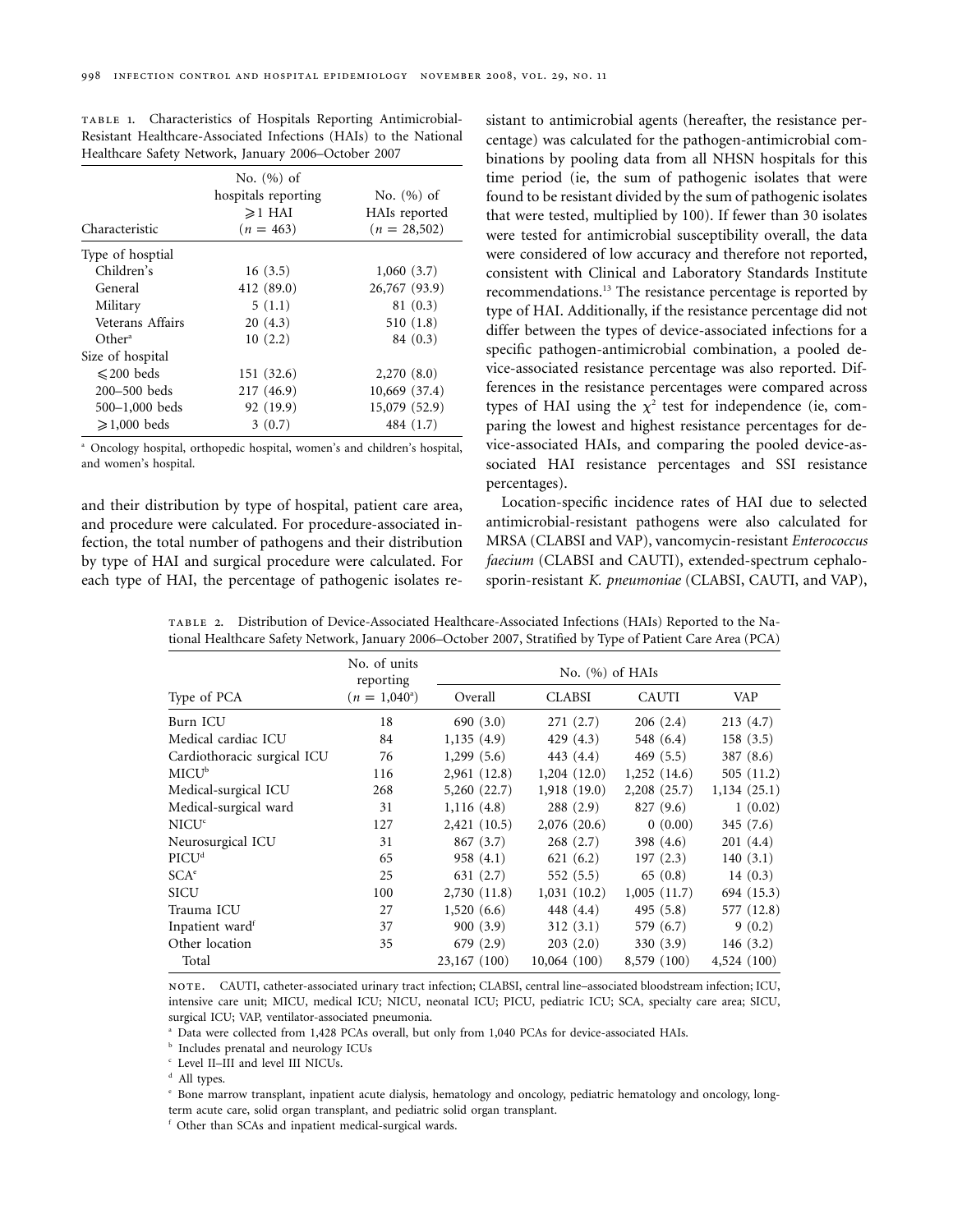carbapenem-resistant *A. baumannii* (CLABSI, CAUTI, and VAP), and carbapenem-resistant *P. aeruginosa* (CAUTI and VAP). For these rates, only locations reporting more than 50 device-days were included in the calculations. Pooled mean incidence rates for specific patient care areas included data from all healthcare facilities reporting from those patient care areas. The range of incidence rates for a specific patient care area was reported only if more than 20 healthcare facilities reported data for that patient care area.

To estimate the effects of unique recognized antimicrobial resistance patterns reported from certain geographic areas, and state mandatory reporting requirements on data in the current pool, we attempted to determine the relative contribution of facilities from New York on the magnitude of resistance. This was done by comparing the pooled deviceassociated HAI resistance percentage while including and excluding data from New York facilities. We focused on data from this state because all New York hospitals were mandated to use the NHSN for reporting HAI data beginning January 2007 and because recent reports have described carbapenemase-producing *Klebsiella* species as a problem among some New York hospitals.<sup>14</sup>

# **RESULTS**

#### **Distribution of Infections**

From January 2006 through October 2007, a total of 28,502 HAIs were reported to the NHSN: 10,064 (35.3%) were cases of CLABSI, 8,579 (30.1%) were cases of CAUTI, 4,524 (15.9%) were cases of VAP, 5,291 (18.6%) were cases of SSI, and 44 (0.2%) were cases of postprocedure pneumonia (data not shown). The 463 hospitals that reported 1 or more HAIs to the NHSN during this time period were predominantly large (Table 1): 412 (89%) were general acute care hospitals, 309 (67%) had between 200 and 1,000 beds, and 151 (33%) had less than 200 beds. Hospitals from 42 states were involved in the reporting to the NHSN. Most of the HAIs reported (19,390 [68%] of 28,502) were from hospitals in the northeastern and southern United States, which comprised 73% of the total number of hospitals.

Most patients with HAI were adults; 21,576 (85%) of the 25,384 patients were older than 20 years of age. Patients 0– 3 years of age were mainly diagnosed with CLABSI (which represented 78% of HAIs for that age group). The HAIs were reported from 1,428 unique locations representing 10 general types of patient care areas within the 463 NHSN hospitals. Most device-associated HAIs were reported from ICUs: medical-surgical ICUs (23%), medical ICUs (13%), surgical ICUs (12%), neonatal ICUs (11%), trauma ICUs (7%), cardiothoracic surgical ICUs (6%), medical cardiac ICUs (5%), pediatric ICUs (4%), neurosurgical ICUs (4%), and burn ICUs (3%). The remaining 12% of device-associated HAIs were reported from specialty care areas (3%) and other inpatient non-ICU areas (ie, medical-surgical wards [5%] and other inpatient wards [4%]) (Table 2). The majority of procedureassociated HAIs were identified on inpatient surgical wards (data not shown), and most were associated with 1 of 4 major procedure types: cardiac surgery (29%), abdominal surgery (26%), orthopedic surgery (18%), and neurosurgery (12%) (Table 3).

# **Pathogen Distribution**

From 28,502 cases of HAI, a total of 33,848 pathogenic isolates were recovered and reported: 29,448 (87%) were bacteria, and 4,400 (13%) were fungi (Table 4). Overall, 16.4% of infections were polymicrobial and varied slightly by type of HAI: 20% of cases of SSI were polymicrobial, 21% of cases of VAP, 11% of cases of CLABSI, and 8% of cases of CAUTI.

Overall, the majority of isolates (70%) were either coagulase-negative staphylococci (15%), *S. aureus* (15%), *Enterococcus* species (12%), *Candida* species (11%), *E. coli* (10%), or *P. aeruginosa* (8%) (Table 4). The rank-order distribution of the selected pathogens varied by type of HAI but did not vary significantly when stratified by patient care area or by criteria used to identify each HAI (except for cases of CLABSI, for which criterion 2 is specific for common skin contaminant; data not shown).<sup>11</sup> For cases of SSI, the distribution of pathogens varied only slightly when stratified by type of SSI (superficial incisional, deep incisional, or organ space; data not shown) but varied signficantly when stratified by type of

table 3. Distribution of Procedure-Associated Healthcare-Associated Infections (HAIs) Reported to the National Healthcare Safety Network, January 2006–October 2007, Stratified by Type of Surgery

| Type of                   | No. of    |             | No. $(\%)$ of HAIs |            |  |  |  |  |  |  |
|---------------------------|-----------|-------------|--------------------|------------|--|--|--|--|--|--|
| surgery                   | surgeries | Overall     | SSI                | <b>PPP</b> |  |  |  |  |  |  |
| Abdominal <sup>a</sup>    | 1,389     | 1,390(26.1) | 1,377(26.0)        | 13(29.5)   |  |  |  |  |  |  |
| Cardiac <sup>b</sup>      | 1,557     | 1557 (29.2) | 1536 (29.0)        | 21(47.7)   |  |  |  |  |  |  |
| Neurological <sup>c</sup> | 650       | 650 (12.2)  | 650 (12.3)         | 0(0.0)     |  |  |  |  |  |  |
| Ob/Gyn <sup>d</sup>       | 335       | 335(6.3)    | 335(6.3)           | 0(0.0)     |  |  |  |  |  |  |
| Orthopedic <sup>e</sup>   | 969       | 969 (18.2)  | 962 (18.2)         | 7(15.9)    |  |  |  |  |  |  |
| Transplant <sup>f</sup>   | 87        | 87(1.6)     | 86(1.6)            | 1(2.3)     |  |  |  |  |  |  |
| Vascular <sup>g</sup>     | 217       | 217(4.1)    | 217(4.1)           | 0(0.0)     |  |  |  |  |  |  |
| Other                     | 130       | 130(2.4)    | 128(2.4)           | 2(4.5)     |  |  |  |  |  |  |
| Total                     |           | 5,335 (100) | 5,291 (100)        | 44 (100)   |  |  |  |  |  |  |

NOTE. Ob/Gyn, obstetrical and gynecological; PPP, postprocedure pneumonia; SSI, surgical site infection.

a Appendectomy, bile duct, liver, or pancreatic surgery, gallbladder surgery, colon surgery, gastric surgery, herniorrhaphy, small bowel surgery, spleen surgery, and exploratory laparotomy.

b Cardiac surgery, coronary artery bypass graft with chest incision with or without donor incision, and thoracic surgery.

Craniotomy, spinal fusion, laminectomy, refusion of spine, and ventricular shunt.

<sup>d</sup> Abdominal hysterectomy, cesarean section, vaginal hysterectomy, and ovarian surgery.

e Open reduction internal fixation, hip prosthesis, and knee prosthesis.

f Heart, kidney, and liver transplants

<sup>8</sup> Abdominal aortic aneurysm repair, limb amputation, arteriovenous shunt for hemodialysis, carotid endarterectomy, and peripheral vascular bypass surgery.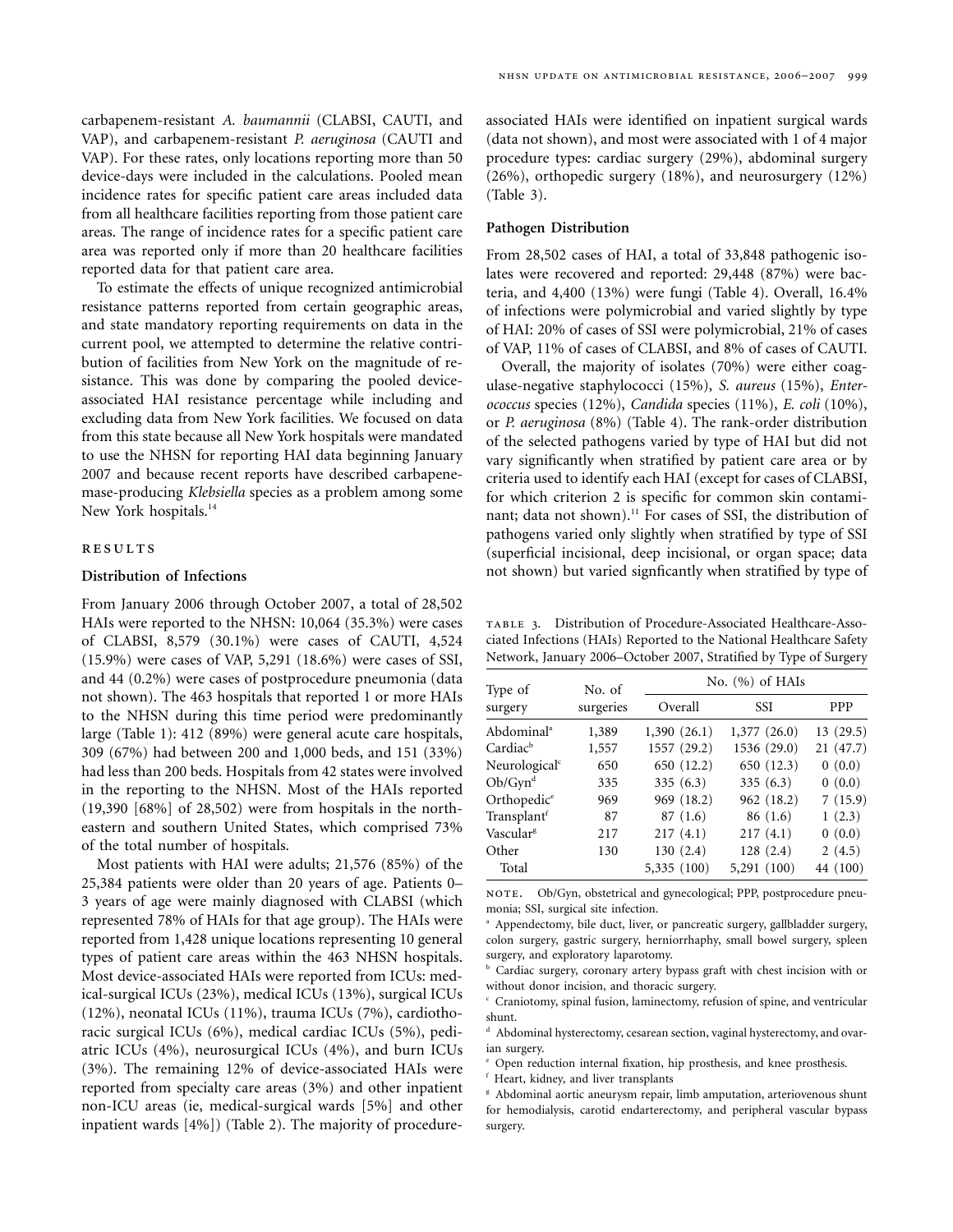|                             | Overall <sup>a</sup>                     |      | <b>CLABSI</b>                            |                | <b>CAUTI</b>                             |                | <b>VAP</b>                               |                | SSI                                      |                |
|-----------------------------|------------------------------------------|------|------------------------------------------|----------------|------------------------------------------|----------------|------------------------------------------|----------------|------------------------------------------|----------------|
| Pathogen                    | No. $(\% )$ of<br>pathogenic<br>isolates | Rank | No. $(\% )$ of<br>pathogenic<br>isolates | Rank           | No. $(\% )$ of<br>pathogenic<br>isolates | Rank           | No. $(\% )$ of<br>pathogenic<br>isolates | Rank           | No. $(\% )$ of<br>pathogenic<br>isolates | Rank           |
| CoNS                        | 5,178 (15.3)                             |      | 3,900 (34.1)                             | 1              | 234(2.5)                                 | 7              | 79 (1.3)                                 | 9              | 965 (13.7)                               | $\overline{2}$ |
| Staphylococcus aureus       | 4,913 (14.5)                             | 2    | 1,127(9.9)                               | $\overline{4}$ | 208(2.2)                                 | 8              | 1,456(24.4)                              | -1             | 2,108(30.0)                              | 1              |
| <i>Enterococcus</i> species |                                          | 3    |                                          | $\overline{2}$ |                                          | 3              |                                          | 10             |                                          | 3              |
| E. faecalis                 | 1,177(3.5)                               |      | 627(5.5)                                 |                | 335(3.6)                                 |                | 21(0.4)                                  |                | 194(2.8)                                 |                |
| E. faecium                  | 1,888(5.6)                               |      | 942 (8.2)                                |                | 562 $(6.0)$                              |                | 38(0.6)                                  |                | 345(4.9)                                 |                |
| <b>NOS</b>                  | 1,028(3.0)                               |      | 265(2.3)                                 |                | 496(5.3)                                 |                | 18(0.3)                                  |                | 249(3.5)                                 |                |
| Candida species             |                                          | 4    |                                          | 3              |                                          | $\overline{2}$ |                                          | 7              |                                          | 8              |
| C. albicans                 | 2,295(6.8)                               |      | 673(5.9)                                 |                | 1,361(14.5)                              |                | 140(2.4)                                 |                | 115(1.6)                                 |                |
| Other Candida spp.          |                                          |      |                                          |                |                                          |                |                                          |                |                                          |                |
| or NOS                      | 1,333(3.9)                               |      | 669 (5.9)                                |                | 613(6.5)                                 |                | 20(0.3)                                  |                | 30(0.4)                                  |                |
| Escherichia coli            | 3,264 (9.6)                              | 5    | 310(2.7)                                 | 8              | 2,009(21.4)                              | 1              | 271(4.6)                                 | 6              | 671 (9.6)                                | 4              |
| Pseudomonas aeruginosa      | 2,664(7.9)                               | 6    | 357(3.1)                                 | 7              | 938 (10.0)                               | $\overline{4}$ | 972 (16.3)                               | $\overline{2}$ | 390(5.6)                                 | 5              |
| Klebsiella pneumoniae       | 1,956(5.8)                               | 7    | 563 (4.9)                                | 5              | 722 (7.7)                                | 5              | 446 (7.5)                                | 5              | 213(3.0)                                 | 7              |
| Enterobacter species        | 1,624(4.8)                               | 8    | 443 (3.9)                                | 6              | 384 (4.1)                                | 6              | 498 (8.4)                                | 3              | 293(4.2)                                 | 6              |
| Acinetobacter baumannii     | 902(2.7)                                 | 9    | 252(2.2)                                 | 9              | 109(1.2)                                 | 9              | 498 (8.4)                                | 3              | 42 $(0.6)$                               | 9              |
| Klebsiella oxytoca          | 359(1.1)                                 | 10   | 99 (0.9)                                 | 10             | 85(0.9)                                  | 10             | 128(2.2)                                 | 8              | 47(0.7)                                  | 9              |
| Other                       | $5,267$ $(15.6)$                         |      | 1,201(10.5)                              |                | 1,321(14.1)                              |                | 1,375(23.1)                              |                | 1,363(19.4)                              |                |
| Total                       | 33,848 (100)                             |      | 11,428 (100)                             |                | 9,377 (100)                              |                | 5,960 (100)                              |                | 7,025 (100)                              |                |

table 4. Distribution and Rank Order of Selected Pathogens Associated With Cases of Healthcare-Associated Infection (HAI) Reported to the National Healthcare Safety Network, January 2006–October 2007, by Type of HAI

note. Of the 28,502 cases of HAI reported, 4,671 (16.4%) were polymicrobial. CAUTI, catheter-associated urinary tract infection; CLABSI, central line– associated bloodstream infection; CoNS, coagulase-negative staphylococci; NOS, not otherwise specified; SSI, surgical site infection; VAP, ventilator-associated pneumonia.

The overall total includes data for 58 pathogens associated with postprocedure pneumonia (not shown); the overall no. (%) of pathogenic isolates is dependent on the relative amount of data submitted for each type of HAI.

surgery (Table 5). Coagulase-negative staphylococci and *S. aureus* were the most prevalent pathogens causing SSI for most types of surgery, but gram-negative rods and enterococci were the more prevalent pathogens causing SSI following abdominal surgery. Enterococci were associated with approximately one-third of cases of SSI following transplant surgery.

#### **Antimicrobial Resistance Percentages**

Antimicrobial susceptibility testing data were received for most of the pathogenic isolates reported; the proportion of pathogenic isolates with test results varied by antimicrobial agent, pathogen, and type of HAI. The pathogen-antimicrobial combinations with the highest proportion of test results were as follows: *S. aureus* tested against oxacillin (97%– 99.5%); *E. faecium* and *E. faecalis* tested against vancomycin (98.4%–99.5% and 91.9%–98.4%, respectively); and *P. aeruginosa* and *E. coli* tested against fluoroquinolones (91%– 97.9% and 93.2%–95.6%, respectively). The pathogen-antimicrobial combinations with the lowest proportion of test results were associated with cases of CAUTI, specifically tested against carbapenems for *K. pneumoniae* (53.7%), *K. oxytoca*  (44.7%), and *E. coli* (43.4%) (Tables 6 and 7). Pooled mean resistance percentages for the pathogen-antimicrobial combinations are shown in Tables 6 and 7.

For 13 of 22 antimicrobial-resistant phenotypes evaluated, the resistance percentage was comparable between all types of device-associated HAIs, and an overall pooled device-associated resistance percentage is presented (Table 6). However, there were some exceptions. Compared with cases of CAUTI, cases of CLABSI had a higher percentage of *Enterococcus* pathogenic isolates not otherwise specified that were resistant to vancomycin (18% vs 37%) and ampicillin (21.3% vs 40.7%), *P. aeruginosa* pathogenic isolates resistant to ceftazidime (12.6% vs 18.7%), and *K. pneumoniae* pathogenic isolates resistant to ceftriaxone or ceftazidime (21.2% vs 27.1%). Compared with cases of VAP, cases of CLABSI had a higher percentage of *E. coli* pathogenic isolates resistant to fluoroquinolones (22.7% vs 30.8%). Compared with cases of CLABSI and CAUTI, cases of VAP had a lower percentage of *K. pneumoniae* pathogenic isolates resistant to carbapenems (10.8% and 10.1% vs 3.6%). Compared with cases of CAUTI, cases of VAP had a higher percentage of *A. baumannii* pathogenic isolates resistant to carbapenems (25.6% vs 36.8%) and a higher percentage of *E. coli* pathogenic isolates resistant to ceftriaxone or ceftazidime (5.5% vs 11.0%). Compared with cases of CLABSI, cases of CAUTI had a higher percentage of *E. coli* pathogenic isolates resistant to carbapenems (0.9% vs 4.0%) (Table 6). The resistance percentages were lower for pathogenic isolates recovered from patients with SSI than for pathogenic isolates recovered from patients with device-associated HAI, and these data are presented separately (Table 7).

When evaluating the relative contribution of the New York hospitals to the pooled data, we found that the pooled re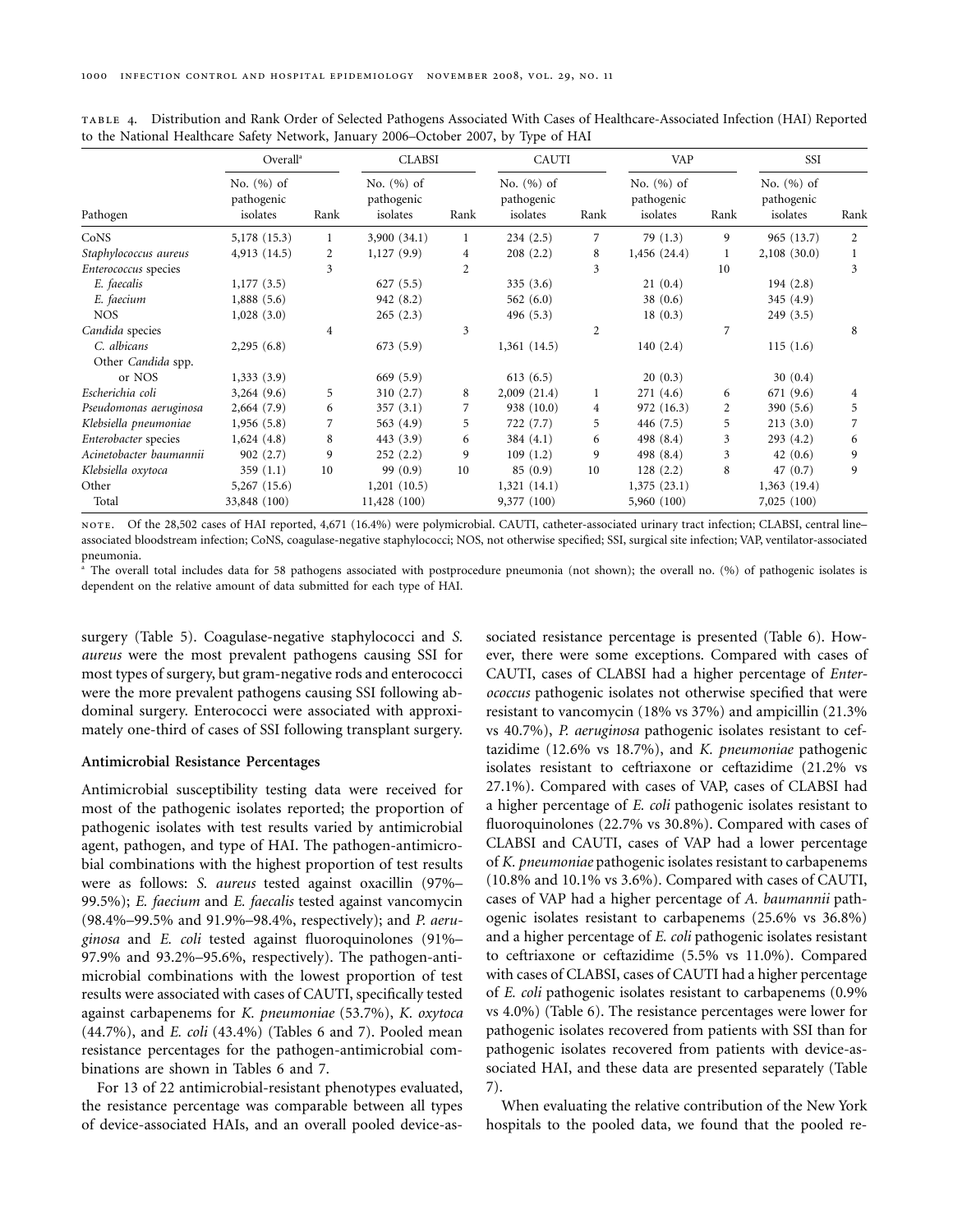|                                  | Total no. of           |                            | No. (%) of pathogenic isolates, by type of surgery <sup>a</sup> |                             |                       |                           |                          |                         |                      |  |  |
|----------------------------------|------------------------|----------------------------|-----------------------------------------------------------------|-----------------------------|-----------------------|---------------------------|--------------------------|-------------------------|----------------------|--|--|
| Pathogen                         | pathogenic<br>isolates | Abdominal<br>$(n = 1,376)$ | Cardiac<br>$(n = 1, 536)$                                       | Neurological<br>$(n = 650)$ | Ob/Gvn<br>$(n = 335)$ | Orthopedic<br>$(n = 963)$ | Transplant<br>$(n = 86)$ | Vascular<br>$(n = 203)$ | Other<br>$(n = 142)$ |  |  |
| CoNS                             | 965                    | 135(6.4)                   | 423 (21.9)                                                      | 123(16.2)                   | 59 (12.4)             | 173(15.3)                 | 8(6.4)                   | 24(7.8)                 | 20(10.9)             |  |  |
| Staphylococcus aureus            | 2,108                  | 268(12.7)                  | 627(32.5)                                                       | 387 (50.9)                  | 134(28.3)             | 548 (48.6)                | 14(11.2)                 | 96(31.3)                | 34 (18.5)            |  |  |
| <i>Enterococcus</i> species      |                        |                            |                                                                 |                             |                       |                           |                          |                         |                      |  |  |
| E. faecalis                      | 345                    | 165(7.8)                   | 52(2.7)                                                         | 9(1.2)                      | 30(6.3)               | 57(5.1)                   | 13(10.4)                 | 8(2.6)                  | 11(6.0)              |  |  |
| E. faecium                       | 194                    | 121(5.7)                   | 17(0.9)                                                         | 1(0.1)                      | 4(0.8)                | 13(1.2)                   | 25(20.0)                 | 3(1.0)                  | 10(5.4)              |  |  |
| <b>NOS</b>                       | 249                    | 114(5.4)                   | 40(2.1)                                                         | 13(1.7)                     | 14(3.0)               | 34(3.0)                   | 5(4.0)                   | 19(6.2)                 | 10(5.4)              |  |  |
| Candida species                  |                        |                            |                                                                 |                             |                       |                           |                          |                         |                      |  |  |
| C. albicans                      | 115                    | 58 (2.7)                   | 27(1.4)                                                         | 3(0.4)                      | 2(0.4)                | 2(0.2)                    | 9(7.2)                   | 4(1.3)                  | 10(5.4)              |  |  |
| Other Candida spp.               |                        |                            |                                                                 |                             |                       |                           |                          |                         |                      |  |  |
| or NOS                           | 30                     | 9(0.4)                     | 10(0.5)                                                         | 0(0.0)                      | 0(0.0)                | 2(0.2)                    | 4(3.2)                   | 3(1.0)                  | 2(1.1)               |  |  |
| Escherichia coli                 | 671                    | 395 (18.6)                 | 116(6.0)                                                        | 28(3.7)                     | 45(9.5)               | 34(3.0)                   | 11(8.8)                  | 26(8.5)                 | 16(8.7)              |  |  |
| Pseudomonas aeruginosa           | 390                    | 129(6.1)                   | 136(7.1)                                                        | 32(4.2)                     | 15(3.2)               | 38 (3.4)                  | 3(2.4)                   | 27(8.8)                 | 10(5.4)              |  |  |
| Klebsiella pneumoniae            | 213                    | 80(3.8)                    | 72(3.7)                                                         | 14(1.8)                     | 9(1.9)                | 14(1.2)                   | 7(5.6)                   | 8(2.6)                  | 9(4.9)               |  |  |
| Enterobacter species             | 293                    | 100(4.7)                   | 74 (3.8)                                                        | 35(4.6)                     | 9(1.9)                | 37(3.3)                   | 10(8.0)                  | 10(3.3)                 | 18(9.8)              |  |  |
| Acinetobacter baumannii          | 42                     | 7(0.3)                     | 15(0.8)                                                         | 6(0.8)                      | 2(0.4)                | 10(0.9)                   | 0(0.0)                   | 2(0.7)                  | 0(0.0)               |  |  |
| Klebsiella oxytoca               | 47                     | 22(1.0)                    | 12(0.6)                                                         | 3(0.4)                      | 0(0.0)                | 5(0.4)                    | 1(0.8)                   | 2(0.7)                  | 2(1.1)               |  |  |
| Total no. of                     |                        |                            |                                                                 |                             |                       |                           |                          |                         |                      |  |  |
| pathogenic isolates <sup>b</sup> | 7,025                  | 2,118                      | 1,929                                                           | 760                         | 474                   | 1,128                     | 125                      | 307                     | 184                  |  |  |

table 5. Distribution of Selected Pathogens Associated With Cases of Surgical Site Infection Reported to the National Healthcare Safety Network, January 2006–October 2007, by Type of Surgery

NOTE. CoNS, coagulase-negative staphylococci; NOS, not otherwise specified; Ob/Gyn, obstetrical and gynecological.<br>a The types of surgery included for each catergory are as follows. Abdominal: appendectomy, bile duct, live colon surgery, gastric surgery, herniorrhaphy, small bowel surgery, spleen, surgery, and exploratory laparotomy. Cardiac: cardiac surgery, coronary artery bypass graft with chest incision with or without donor incision, and thoracic surgery. Neurological: craniotomy, spinal fusion, laminectomy, refusion of spine, and ventricular shunt. Ob/Gyn: abdominal hysterectomy, cesarean section, vaginal hysterectomy, and ovarian surgery. Orthopedic: open reduction internal fixation, hip prosthesis, and knee prosthesis (data incomplete for procedures after October 2006, because procedures with implants require a full year of surveillance). Transplant: heart, kidney, and liver transplants (data incomplete for procedures after October 2006, because procedures with implants require a full year of surveillance). Vascular: abdominal aortic aneurysm repair, limb amputation, arteriovenous shunt for hemodialysis, carotid endarterectomy, and peripheral vascular bypass surgery.

<sup>b</sup> No. of pathogenic isolates reported per type of surgery.

sistance percentage for pathogen-antimicrobial combinations for all device-associated HAIs combined remained unchanged when healthcare facilities reporting from New York were excluded, with the exception of carbapenem-resistant *K. pneumoniae* pathogenic isolates, which changed from 8.7% to 5 % ( $P < .001$ ). Because the exclusion of the New York hospitals did not affect the overall results reported, all of the tables include the data from New York.

# **Variability in the Incidence of HAIs With Select Antimicrobial-Resistant Pathogens**

The pooled mean rates of infection with antimicrobial-resistant pathogens varied by type of patient care area for cases of CLABSI, CAUTI, and VAP, and these rates are reported separately (Tables 8–10). Data presented are limited to the more common antimicrobial-resistant pathogens, including some of the multidrug-resistant phenotypes; overall, the infection rate was very low. Also, in most cases, the majority of hospitals reported no antimicrobial-resistant HAIs (ie, the median rate was zero). For example, the median rate of MRSA CLABSI and of MRSA VAP was zero in all types of patient care areas, with the exception of MRSA VAP in trauma ICU and medical ICU (Tables 8 and 10). However, differences in the pooled mean rates were clearly evident by type of patient

care area. For example, the rate of MRSA CLABSI (calculated as cases per 1,000 device-days) was low for inpatient medicalsurgical wards and was average for other ICUs (cardiac, medical, surgical, and trauma ICUs) and inpatient medical wards. The highest MRSA CLABSI rate was reported by burn ICUs (0.93 cases per 1,000 device-days).

For antimicrobial-resistant gram-negative rods causing CLABSI, CAUTI, and VAP, in almost all types of patient care areas, approximately 80% of units or more reported no cases of carbapenem-resistant *A. baumannii* or extended-spectrum cephalosporin-resistant *K. pneumoniae* (Tables 8–10). In all types of patient care areas, 70% of units or more reported no cases of carbapenem-resistant *P. aeruginosa* CAUTI or VAP (Tables 9 and 10).

# discussion

This is the first antimicrobial resistance report from the NHSN. We found the pathogen distribution still closely parallels that of the NNIS reports from 1986 to 1999.15,16 The resistance percentages differ only slightly from the percentages found in historical data on ICU infections reported to the NNIS from 1986 to 2003.15-18 Compared with the historical NNIS reports, this NHSN report found a slightly lower re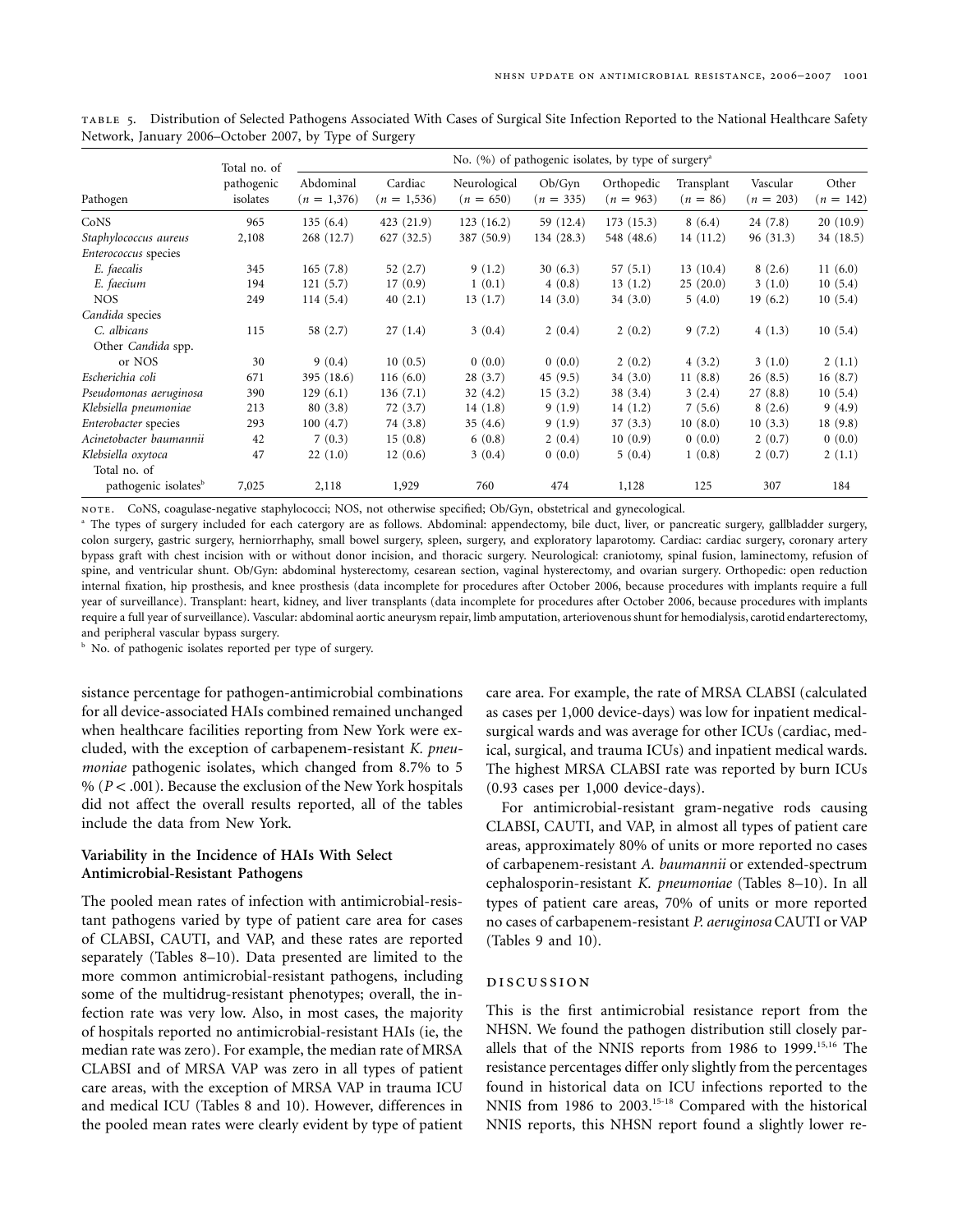|                            |                                              | <b>CLABSI</b>                                      |                                           |                                              | <b>CAUTI</b>                                       |                                              |                                              | <b>VAP</b>                                         |                                           |                                              | Pooled <sup>a</sup>                                |                                           |
|----------------------------|----------------------------------------------|----------------------------------------------------|-------------------------------------------|----------------------------------------------|----------------------------------------------------|----------------------------------------------|----------------------------------------------|----------------------------------------------------|-------------------------------------------|----------------------------------------------|----------------------------------------------------|-------------------------------------------|
| Pathogen,<br>antimicrobial | No. of<br>pathogenic<br>isolates<br>reported | No. $(\% )$ of<br>pathogenic<br>isolates<br>tested | Resistance<br>percentage,<br>$\%^{\rm b}$ | No. of<br>pathogenic<br>isolates<br>reported | No. $(\% )$ of<br>pathogenic<br>isolates<br>tested | Resistance<br>percentage,<br>$\%^{\text{b}}$ | No. of<br>pathogenic<br>isolates<br>reported | No. $(\% )$ of<br>pathogenic<br>isolates<br>tested | Resistance<br>percentage,<br>$\%^{\rm b}$ | No. of<br>pathogenic<br>isolates<br>reported | No. $(\% )$ of<br>pathogenic<br>isolates<br>tested | Resistance<br>percentage,<br>$\%^{\rm b}$ |
| Staphylococcus aureus      | 1,127                                        |                                                    |                                           | 208                                          |                                                    |                                              | 1,456                                        |                                                    |                                           | 2,791                                        |                                                    |                                           |
| <b>OXA</b>                 |                                              | 1,103(97.9)                                        | 56.8                                      |                                              | 207 (99.5)                                         | 65.2                                         |                                              | 1,426 (97.9)                                       | 54.4                                      |                                              | 2,736 (98.0)                                       | 56.2                                      |
| Enterococcus species       |                                              |                                                    |                                           |                                              |                                                    |                                              |                                              |                                                    |                                           |                                              |                                                    |                                           |
| E. faecium                 | 627                                          |                                                    |                                           | 335                                          |                                                    |                                              | 21                                           |                                                    |                                           | 983                                          |                                                    |                                           |
| <b>VAN</b>                 |                                              | 617 (98.4)                                         | 78.9                                      |                                              | 331 (98.8)                                         | 81.0                                         |                                              | <b>NR</b>                                          | <b>NR</b>                                 |                                              | 969 (98.6)                                         | 80.0                                      |
| AMP                        |                                              | 547 (87.2)                                         | 90.5                                      |                                              | 278 (83.0)                                         | 89.9                                         |                                              | <b>NR</b>                                          | NR                                        |                                              | 845 (86.0)                                         | 90.4                                      |
| E. faecalis                | 942                                          |                                                    |                                           | 562                                          |                                                    |                                              | 38                                           |                                                    |                                           | 1,542                                        |                                                    |                                           |
| <b>VAN</b>                 |                                              | 909 (96.5)                                         | 7.5                                       |                                              | 553 (98.4)                                         | 6.1                                          |                                              | 35 $(92.1)$                                        | 2.9                                       |                                              | 1,497(97.1)                                        | 6.9                                       |
| AMP                        |                                              | 813 (86.3)                                         | 4.2                                       |                                              | 481 (85.6)                                         | 3.1                                          |                                              | 34 (89.5)                                          | 2.9                                       |                                              | 1,328(86.1)                                        | 3.8                                       |
| <b>NOS</b>                 | 265                                          |                                                    |                                           | 496                                          |                                                    |                                              |                                              |                                                    |                                           | $\cdots$                                     |                                                    |                                           |
| <b>VAN</b>                 |                                              | 219 (82.6)                                         | 37.0                                      |                                              | 401(80.8)                                          | 18.0                                         | 18                                           | <b>NR</b>                                          | <b>NR</b>                                 |                                              | $\cdots$                                           | $\ldots$                                  |
| AMP                        |                                              | 172 (64.9)                                         | 40.7                                      |                                              | 267(53.8)                                          | 21.3                                         |                                              | $\rm NR$                                           | $\rm NR$                                  |                                              | $\cdots$                                           | $\cdots$                                  |
| All                        | 1,834                                        |                                                    |                                           | 1,393                                        |                                                    |                                              | 77                                           |                                                    |                                           | 3,304                                        |                                                    |                                           |
| <b>VAN</b>                 |                                              | 1,745(95.1)                                        | 36.4                                      |                                              | 1,285(92.2)                                        | 29.1                                         |                                              | 67 (87.0)                                          | 32.8                                      |                                              | 3,097 (93.7)                                       | 33.3                                      |
| Pseudomonas aeruginosa     | 357                                          |                                                    |                                           | 938                                          |                                                    |                                              | 972                                          |                                                    |                                           | 2,267                                        |                                                    |                                           |
| FQs                        |                                              | 325 (91.0)                                         | 30.5                                      |                                              | 918 (97.9)                                         | 33.8                                         |                                              | 942 (96.9)                                         | 27.8                                      |                                              | 2,185 (96.4)                                       | 30.7                                      |
| PIP or PTZ                 |                                              | 242 (67.8)                                         | 20.2                                      |                                              | 609 (64.9)                                         | 17.1                                         |                                              | 694 (71.4)                                         | 17.0                                      |                                              | 1545 (68.2)                                        | 17.5                                      |
| AMK                        |                                              | 234 (65.5)                                         | 4.3                                       |                                              | 580 (61.8)                                         | 7.9                                          |                                              | 630 (64.8)                                         | 4.9                                       |                                              | 1,444(63.7)                                        | 6.0                                       |
| IMI or MERO                |                                              | 270 (75.6)                                         | 23.0                                      |                                              | 609 (64.9)                                         | 25.1                                         |                                              | 679 (69.9)                                         | 26.4                                      |                                              | 1,558 (68.7)                                       | 25.3                                      |
| <b>TAZ</b>                 |                                              | 289 (81.0)                                         | 18.7                                      |                                              | 745 (79.4)                                         | 12.6                                         |                                              | 755 (77.7)                                         | 13.1                                      |                                              |                                                    |                                           |
| <b>CPM</b>                 |                                              | 247 (69.2)                                         | 12.6                                      |                                              | 639 (68.1)                                         | 10.8                                         |                                              | 718 (73.9)                                         | 11.1                                      |                                              | 1604(70.8)                                         | 11.2                                      |
| Klebsiella pneumoniae      | 563                                          |                                                    |                                           | 722                                          |                                                    |                                              | 446                                          |                                                    |                                           | $\cdots$                                     |                                                    |                                           |
| CTR or TAZ                 |                                              | 483 (85.8)                                         | 27.1                                      |                                              | 579 (80.2)                                         | 21.2                                         |                                              | 329 (73.8)                                         | 23.7                                      |                                              | $\cdots$                                           | $\cdots$                                  |
| IMI, MERO, or ETP          |                                              | 452 (80.3)                                         | 10.8                                      |                                              | 388 (53.7)                                         | 10.1                                         |                                              | 302(67.7)                                          | 3.6                                       |                                              | $\cdots$                                           | $\cdots$                                  |
| Klebsiella oxytoca         | 99                                           |                                                    |                                           | 85                                           |                                                    |                                              | 128                                          |                                                    |                                           | 312                                          |                                                    |                                           |
| CTR or TAZ                 |                                              | 82 (82.8)                                          | 15.9                                      |                                              | 68 (80.0)                                          | 17.6                                         |                                              | 82(64.1)                                           | 17.1                                      |                                              | 232 (74.4)                                         | 16.8                                      |
| IMI, MERO, or ETP          |                                              | 63(63.6)                                           | 0.0                                       |                                              | 38 (44.7)                                          | 2.6                                          |                                              | 80 (62.5)                                          | 5.0                                       |                                              | 181 (58.0)                                         | 2.8                                       |
| Acinetobacter baumannii    | 252                                          |                                                    |                                           | 109                                          |                                                    |                                              | 498                                          |                                                    |                                           | .                                            |                                                    |                                           |
| IMI or MERO                |                                              | 219 (86.9)                                         | 29.2                                      |                                              | 82 (75.2)                                          | 25.6                                         |                                              | 427 (85.7)                                         | 36.8                                      |                                              | .                                                  | $\cdots$                                  |
| Escherichia coli           | 310                                          |                                                    |                                           | 2,009                                        |                                                    |                                              | 271                                          |                                                    |                                           | $\cdots$                                     |                                                    |                                           |
| CTR or TAZ                 |                                              | 258 (83.2)                                         | 8.1                                       |                                              | 1,577(78.5)                                        | 5.5                                          |                                              | 173(63.8)                                          | 11.0                                      |                                              |                                                    | $\cdots$                                  |
| IMI, MERO, or ETP          |                                              | 226 (72.9)                                         | 0.9                                       |                                              | 871 (43.4)                                         | 4.0                                          |                                              | 163(60.1)                                          | 1.8                                       |                                              | $\cdots$                                           | $\cdots$                                  |
| FQs                        |                                              | 289 (93.2)                                         | 30.8                                      |                                              | 1,920(95.6)                                        | 24.8                                         |                                              | 255(94.1)                                          | 22.7                                      |                                              | $\cdots$                                           | $\cdots$                                  |

TABLE 6. Antimicrobial Resistance Percentages for Pathogenic Isolates ( $n = 26,765$ ) Associated With Cases of Device-Associated Healthcare-Associated Infection (HAI) Reported to the National Healthcare Safety Network, January 2006–October 2007

note. AMK, amikacin; AMP, ampicillin; CAUTI, catheter-associated urinary tract infection; CLABSI, central line–associated bloodstream infection; CPM, cefepime; CTR, ceftriaxone; ETP, ertapenem; FQs, fluoroquinolones (ciprofloxacin, levofloxacin, moxifloxacin, or ofloxacin); IMI, imipenem; MERO, meropenem; NOS, not otherwise specified; NR, not reported (because <30 pathogenic isolates were tested); OXA, oxacillin; PIP, piperacillin; PTZ, piperacillin-tazobactam; TAZ, ceftazidime; VAN, vancomycin; VAP, ventilator-associated pneumonia. <sup>a</sup> Some of the pooled percentages were significantly different ( $P$  < .05) and, therefore, were not pooled across types of HAI.

**b** Percentage of pathogenic isolates tested that were resistant.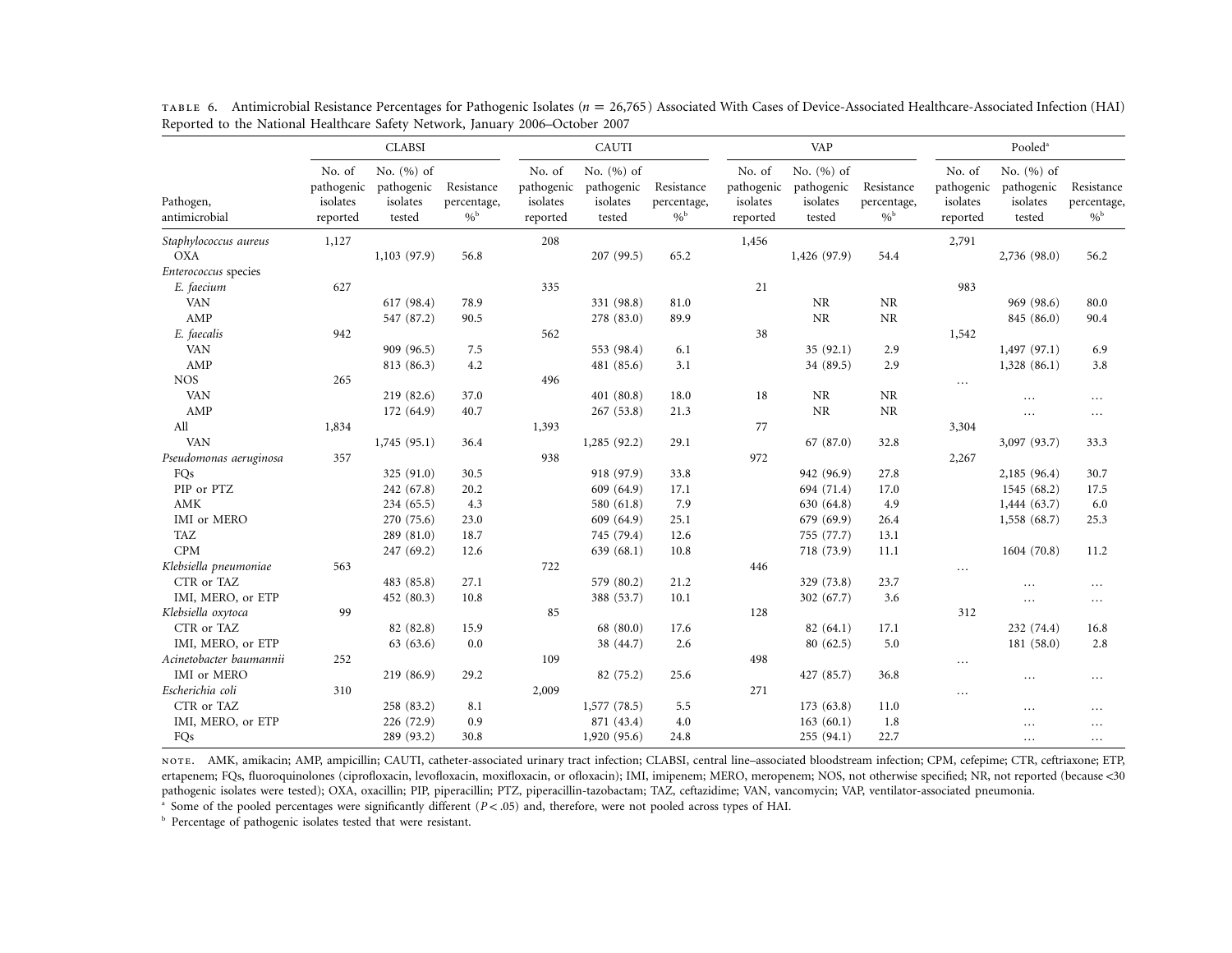table 7. Antimicrobial Resistance Percentages for Pathogenic Isolates ( $n = 7,025$ ) Associated With Cases of Surgical Site Infection Reported to the National Healthcare Safety Network, January 2006– October 2007

| Pathogen,<br>antimicrobial | No. of<br>pathogenic<br>isolates<br>reported | No. $(\%)$ of<br>pathogenic<br>isolates<br>tested | No. (%) of<br>pathogenic<br>isolates<br>resistant <sup>a</sup> |
|----------------------------|----------------------------------------------|---------------------------------------------------|----------------------------------------------------------------|
| Staphylococcus aureus      | 2,108                                        |                                                   |                                                                |
| OXA                        |                                              | 2,045(97.0)                                       | 1,006(49.2)                                                    |
| Enterococcus species       |                                              |                                                   |                                                                |
| E. faecium                 | 194                                          |                                                   |                                                                |
| <b>VAN</b>                 |                                              | 193 (99.5)                                        | 109(56.5)                                                      |
| AMP                        |                                              | 169(87.1)                                         | 120(71.0)                                                      |
| E. faecalis                | 345                                          |                                                   |                                                                |
| <b>VAN</b>                 |                                              | 317 (91.9)                                        | 15(4.7)                                                        |
| AMP                        |                                              | 291 (84.3)                                        | 12(4.1)                                                        |
| <b>NOS</b>                 | 249                                          |                                                   |                                                                |
| <b>VAN</b>                 |                                              | 179 (71.9)                                        | 12(6.7)                                                        |
| AMP                        |                                              | 175 (70.3)                                        | 19(10.9)                                                       |
| All                        | 788                                          |                                                   |                                                                |
| VAN                        |                                              | 689 (87.4)                                        | 136(19.7)                                                      |
| Pseudomonas aeruginosa     | 390                                          |                                                   |                                                                |
| FQs                        |                                              | 377 (96.7)                                        | 60(15.9)                                                       |
| PIP or PTZ                 |                                              | 262 (74.9)                                        | 23(7.9)                                                        |
| <b>AMK</b>                 |                                              | 196(50.3)                                         | 4(2.0)                                                         |
| IMI or MERO                |                                              | 279 (71.5)                                        | 33 (11.8)                                                      |
| <b>TAZ</b>                 |                                              | 313 (80.3)                                        | 23(7.3)                                                        |
| <b>CPM</b>                 |                                              | 261 (66.9)                                        | 15(5.7)                                                        |
| Klebsiella pneumoniae      | 213                                          |                                                   |                                                                |
| CTR or TAZ                 |                                              | 162(76.1)                                         | 24 (14.8)                                                      |
| IMI, MERO, or ETP          |                                              | 153 (71.8)                                        | 8(5.2)                                                         |
| Klebsiella oxytoca         | 47                                           |                                                   |                                                                |
| CTR or TAZ                 |                                              | 37 (78.7)                                         | 3(8.1)                                                         |
| IMI, MERO, or ETP          |                                              | <b>NR</b>                                         | <b>NR</b>                                                      |
| Acinetobacter baumannii    | 42                                           |                                                   |                                                                |
| <b>IMI</b> or MERO         |                                              | 36 (85.7)                                         | 11(30.6)                                                       |
| Escherichia coli           | 671                                          |                                                   |                                                                |
| CTR or TAZ                 |                                              | 489 (72.9)                                        | 26(5.3)                                                        |
| IMI, MERO, or ETP          |                                              | 439 (65.4)                                        | 11(2.5)                                                        |
| FQs                        |                                              | 629 (93.7)                                        | 143 (22.7)                                                     |

note. AMK, amikacin; AMP, ampicillin; CPM, cefepime; CTR, ceftriaxone; ETP, ertapenem; FQs, fluoroquinolones (ciprofloxacin, levofloxacin, moxifloxacin, or ofloxacin); IMI, imipenem; MERO, meropenem; NOS, not otherwise specified; NR, not reported (because <30 pathogenic isolates were tested); OXA, oxacillin; PIP, piperacillin; PTZ, piperacillin-tazobactam; TAZ, ceftazidime; VAN, vancomycin.

<sup>a</sup> No. (%) of pathogenic isolates tested that were resistant.

sistance percentage among device-associated HAIs for MRSA (60% vs 56% of pathogenic isolates)<sup>17</sup> and for extended-spectrum cephalosporin-resistant *P. aeruginosa* (32% vs 13%–19% of pathogenic isolates), but a slightly higher resistance percentage for vancomycin-resistant *Enterococcus* (29% vs 33% of pathogenic isolates), extended-spectrum cephalosporin-resistant *E. coli* (6% vs 6%–11% of pathogenic isolates), extended-spectrum cephalosporin-resistant *K. pneumoniae*  (21% vs 21%–27% of pathogenic isolates), and carbapenemresistant *P. aeruginosa* (21% vs 25% of pathogenic isolates).<sup>18</sup> These current patterns seem to be similar to those found in national and international surveillance studies.<sup>19-23</sup>

For device-associated infections and SSIs, the most prevalent organisms overall were gram-positive cocci (*S. aureus,*  enterococci, and coagulase-negative staphylococci, which were associated with 40% of infections) and *Candida* species. For cases of CLABSI, CAUTI, and VAP, the ranking of the 4 most common pathogens is almost identical to that of the NNIS report published in 1999.<sup>15</sup> One notable exception is for VAP; *A. baumannii* now equals *Enterobacter* species, as the third most common pathogen. In contrast, the ranking of pathogens for ICU-associated HAIs from European studies reveals a greater contribution from *E. coli* and *Pseudomonas*  species and a less prominent contribution from *Enterococcus*  species<sup>22,23</sup> and, in some cases, *Candida* species.<sup>22</sup> These differences may be explained by the use of different surveillance methods (the NHSN limits reports to device- and procedureassociated infections based on specific criteria, whereas other institutions may use any positive clinical culture result, which may represent either colonization or infection) or perhaps by geographic differences.

Overall, compared with studies from other surveillance systems involving ICUs from European and North American countries (including the United States), our pooled mean resistance percentages are similar for MRSA and, in some instances, for *P. aeruginosa*, but are higher for most other pathogens.<sup>9,19-25</sup> For MRSA pathogenic isolates, resistance percentages as low as 20% have been reported from Canada<sup>21</sup> and as high as 80% from southern European countries,<sup>23</sup> but resistance percentages from ICUs in Europe and North America are comparable to ours  $(50\% - 60\% \text{ of pathogenic isolates}).^{19}$ 20,23 For *Enterococcus* species, the percentages of resistance to vancomycin that we found are higher overall than those from Europe and North America (33% vs 13%–28% of pathogenic isolates), $19,20,24,25$  as are the percentages we found for vancomycin-resistant *E. faecium* pathogenic isolates (80% vs 0.8% reported from France and 24% from Italy).<sup>21</sup> For the *P. aeruginosa* pathogenic isolates tested, the pooled mean resistance percentages for most antimicrobials were comparable with those of other studies in general, 9,19-21,23-26 except for Italy, where a higher percentage of resistance to ceftazidime, cefepime, piperacillin, and fluoroquinolone has been reported.<sup>21</sup> However, the carbapenem resistance percentage was higher overall in this NHSN report.<sup>9,19,20,22,23</sup>

Among Enterobacteriaceae pathogenic isolates, resistance to fluoroquinolones, extended-spectrum cephalosporins, and carbapenems was generally higher in our report, compared with other isolate-based testing systems both inside and outside the United States.<sup>9,19-22,24,25</sup> Among these reports, the notable exceptions included the higher percentage of extendedspectrum cephalosporin resistance among *K. pneumoniae*  (29% of pathogenic isolates) and *K. oxytoca* (15% of pathogenic isolates) from Italy.<sup>21</sup> Also of note, no carbapenemresistant *K. oxytoca* pathogenic isolates were reported from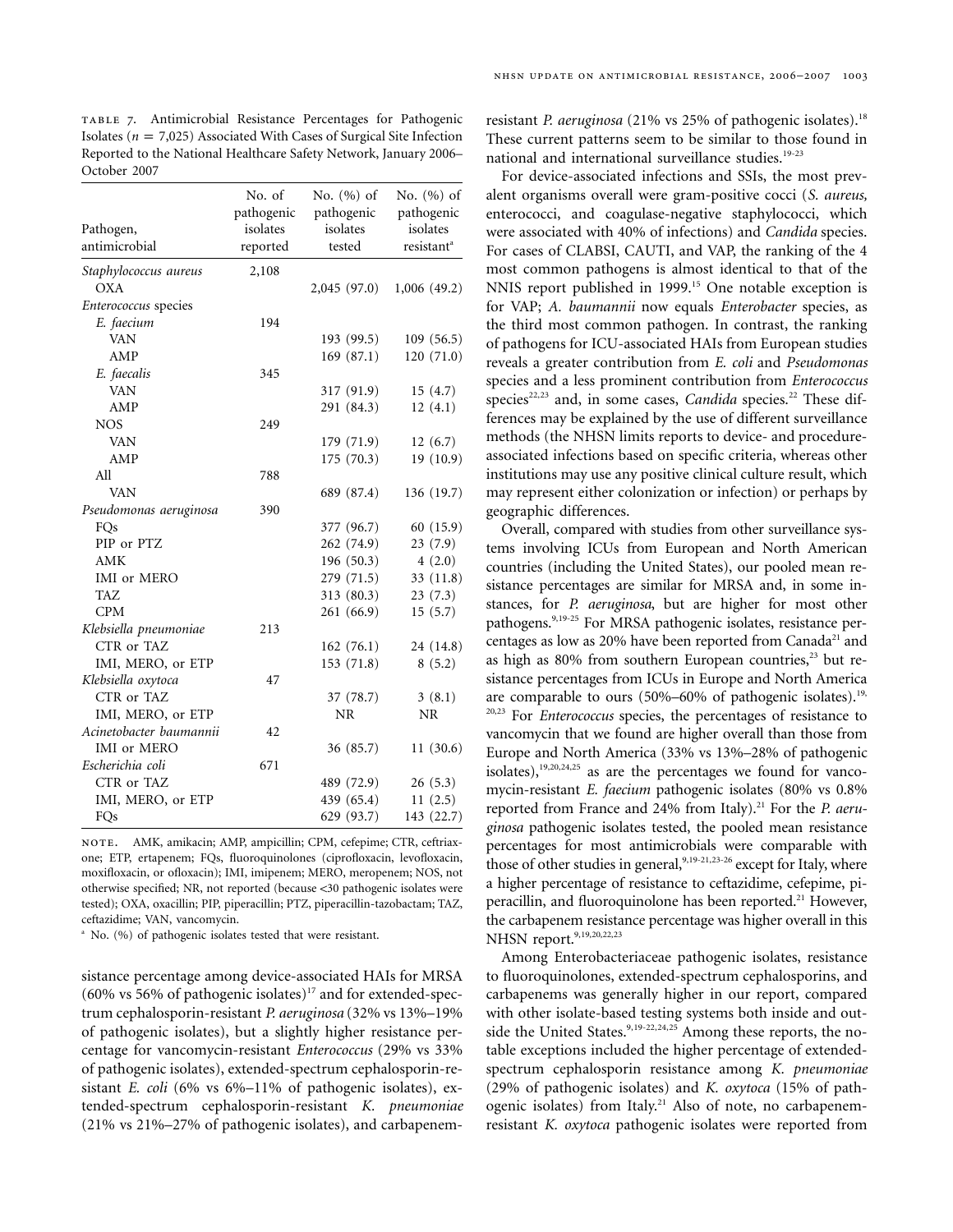|                                    |              | No. of   |                |             | No. of infections per 1,000 device-days |           |            |            | Percentage of<br>units reporting |
|------------------------------------|--------------|----------|----------------|-------------|-----------------------------------------|-----------|------------|------------|----------------------------------|
|                                    | No. of units | months   | No. of cases   | No. of      | Pooled                                  |           | 75th       | 90th       | no resistant                     |
| Pathogen, type of PCA <sup>a</sup> | reporting    | reported | of infection   | device-days | mean                                    | Median    | percentile | percentile | cases                            |
| <b>MRSA</b>                        |              |          |                |             |                                         |           |            |            |                                  |
| Burn ICU                           | 19           | 259      | 32             | 34,546      | 0.93                                    | <b>NR</b> | <b>NR</b>  | <b>NR</b>  | 52.6                             |
| Medical cardiac ICU                | 110          | 1,260    | 38             | 142,180     | 0.27                                    | 0.00      | 0.25       | 0.97       | 72.7                             |
| Cardiothoracic surgical ICU        | 90           | 1,128    | 23             | 217,256     | 0.11                                    | 0.00      | 0.00       | 0.32       | 83.3                             |
| <b>MICU</b>                        | 134          | 1,622    | 72             | 365,378     | 0.20                                    | 0.00      | 0.24       | 0.55       | 69.4                             |
| Medical-surgical ICU               |              |          |                |             |                                         |           |            |            |                                  |
| Major teaching                     | 100          | 1,266    | 50             | 258,460     | 0.19                                    | 0.00      | 0.30       | 0.52       | 64.0                             |
| All others                         | 296          | 2,928    | 63             | 491,709     | 0.13                                    | 0.00      | 0.00       | 0.40       | 83.8                             |
| Neurosurgical ICU                  | 36           | 405      | 9              | 55,473      | 0.16                                    | 0.00      | 0.00       | 0.45       | 83.3                             |
| PICU                               | 72           | 898      | 16             | 111,087     | 0.14                                    | 0.00      | 0.00       | 0.39       | 83.3                             |
| <b>SICU</b>                        | 118          | 1,579    | 65             | 311,761     | 0.21                                    | 0.00      | 0.27       | 0.59       | 70.3                             |
| Trauma ICU                         | 31           | 361      | 25             | 83,479      | 0.30                                    | 0.00      | 0.46       | 0.60       | 58.1                             |
| Inpatient medical ward             | 29           | 289      | 13             | 46,349      | 0.28                                    | 0.00      | 0.17       | 1.05       | 72.4                             |
| Inpatient medical-surgical ward    | 57           | 543      | 19             | 105,972     | 0.18                                    | 0.00      | 0.00       | 0.94       | 75.4                             |
| Vanco-res E. faecium               |              |          |                |             |                                         |           |            |            |                                  |
| Burn ICU                           | 19           | 259      | $\overline{c}$ | 34,546      | 0.06                                    | <b>NR</b> | <b>NR</b>  | <b>NR</b>  | <b>NR</b>                        |
| Medical cardiac ICU                | 110          | 1,260    | 26             | 142,180     | 0.18                                    | 0.00      | 0.00       | 0.70       | 84.5                             |
| Cardiothoracic surgical ICU        | 90           | 1,128    | 14             | 217,256     | 0.06                                    | 0.00      | 0.00       | 0.23       | 85.6                             |
| <b>MICU</b>                        | 134          | 1,622    | 135            | 365,378     | 0.37                                    | 0.00      | 0.57       | 1.08       | 58.2                             |
| Medical-surgical ICU               |              |          |                |             |                                         |           |            |            |                                  |
| Major teaching                     | 100          | 1,266    | 46             | 258,460     | 0.18                                    | 0.00      | 0.15       | 0.62       | 74.0                             |
| All others                         | 296          | 2,928    | 64             | 491,709     | 0.13                                    | 0.00      | 0.00       | 0.27       | 86.8                             |
| Neurosurgical ICU                  | 36           | 405      | 5              | 55,473      | 0.09                                    | 0.00      | 0.00       | 0.47       | 86.1                             |
| PICU                               | 72           | 898      | 16             | 111,087     | 0.14                                    | 0.00      | 0.00       | 0.41       | 81.9                             |
| <b>SICU</b>                        | 118          | 1,579    | 45             | 311,761     | 0.14                                    | 0.00      | 0.08       | 0.49       | 74.6                             |
| Trauma ICU                         | 31           | 361      | 12             | 83,479      | 0.14                                    | 0.00      | 0.18       | 0.40       | 71.0                             |
| Inpatient medical ward             | 29           | 289      | 7              | 46,349      | 0.15                                    | 0.00      | 0.00       | 0.00       | 93.1                             |
| Inpatient medical-surgical ward    | 57           | 543      | 14             | 105,972     | 0.13                                    | 0.00      | 0.00       | 0.20       | 87.7                             |

table 8. Rates of Central Line–Associated Bloodstream Infection (CLABSI) Caused by Selected Antimicrobial-Resistant Pathogens Reported to the National Healthcare Safety Network, January 2006–October 2007, by Type of Patient Care Area (PCA)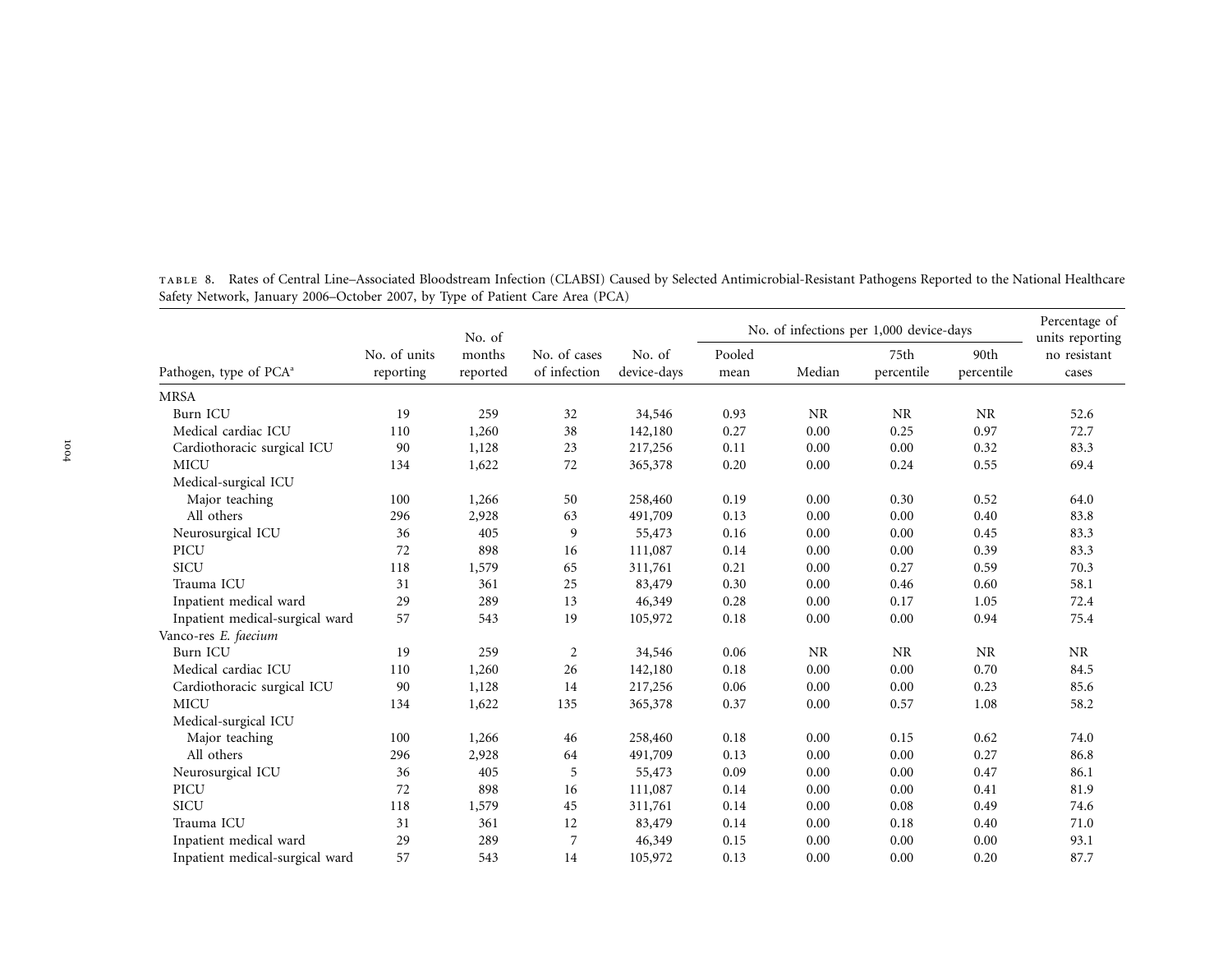| Carbp-res A. baumannii                 |     |       |                  |         |      |           |           |           |           |
|----------------------------------------|-----|-------|------------------|---------|------|-----------|-----------|-----------|-----------|
| Burn ICU                               | 19  | 259   | 12               | 34,546  | 0.35 | <b>NR</b> | <b>NR</b> | <b>NR</b> | <b>NR</b> |
| Medical cardiac ICU                    | 110 | 1,260 | 1                | 142,180 | 0.01 | 0.00      | 0.00      | 0.00      | 99.1      |
| Cardiothoracic surgical ICU            | 90  | 1,128 | $\bf{0}$         | 217,256 | 0.00 | 0.00      | 0.00      | 0.00      | 100.0     |
| <b>MICU</b>                            | 134 | 1,622 | 20               | 365,378 | 0.05 | 0.00      | 0.00      | 0.00      | 90.3      |
| Medical-surgical ICU                   |     |       |                  |         |      |           |           |           |           |
| Major teaching                         | 100 | 1,266 | 7                | 258,460 | 0.03 | 0.00      | 0.00      | 0.00      | 95.0      |
| All others                             | 296 | 2,928 | 5                | 491,709 | 0.01 | 0.00      | 0.00      | 0.00      | 98.3      |
| Neurosurgical ICU                      | 36  | 405   | 1                | 55,473  | 0.02 | 0.00      | 0.00      | 0.00      | 97.2      |
| PICU                                   | 72  | 898   | 1                | 111,087 | 0.01 | 0.00      | 0.00      | 0.00      | 98.6      |
| SICU                                   | 118 | 1,579 | 8                | 311,761 | 0.03 | 0.00      | 0.00      | 0.00      | 94.1      |
| Trauma ICU                             | 31  | 361   | 1                | 83,479  | 0.01 | 0.00      | 0.00      | 0.00      | 96.8      |
| Inpatient medical ward                 | 29  | 289   | 1                | 46,349  | 0.02 | 0.00      | 0.00      | 0.00      | 96.6      |
| Inpatient medical-surgical ward        | 57  | 543   | $\boldsymbol{0}$ | 105,972 | 0.00 | 0.00      | 0.00      | 0.00      | 100.0     |
| ES-Ceph–res K. pneumoniae <sup>b</sup> |     |       |                  |         |      |           |           |           |           |
| Burn ICU                               | 19  | 259   | 9                | 34,546  | 0.26 | NR        | <b>NR</b> | <b>NR</b> | <b>NR</b> |
| Medical cardiac ICU                    | 110 | 1,260 | 14               | 142,180 | 0.20 | 0.00      | 0.00      | 0.25      | 89.1      |
| Cardiothoracic surgical ICU            | 90  | 1,128 | 3                | 217,256 | 0.01 | 0.00      | 0.00      | 0.00      | 97.8      |
| <b>MICU</b>                            | 134 | 1,622 | 31               | 365,378 | 0.08 | 0.00      | 0.00      | 0.32      | 84.3      |
| Medical-surgical ICU                   |     |       |                  |         |      |           |           |           |           |
| Major teaching                         | 100 | 1,266 | 11               | 258,460 | 0.04 | 0.00      | 0.00      | 0.00      | 91.0      |
| All others                             | 296 | 2,928 | 17               | 491,709 | 0.03 | 0.00      | 0.00      | 0.00      | 96.3      |
| Neurosurgical ICU                      | 36  | 405   | 4                | 55,473  | 0.07 | 0.00      | 0.00      | 0.34      | 88.9      |
| PICU                                   | 72  | 898   | 5                | 111,087 | 0.05 | 0.00      | 0.00      | 0.00      | 93.1      |
| <b>SICU</b>                            | 118 | 1,579 | 14               | 311,761 | 0.04 | 0.00      | 0.00      | 0.00      | 92.4      |
| Trauma ICU                             | 31  | 361   | 1                | 83,479  | 0.01 | 0.00      | 0.00      | 0.00      | 96.8      |
| Inpatient medical ward                 | 29  | 289   | 3                | 46,349  | 0.06 | 0.00      | 0.00      | 0.00      | 93.1      |
| Inpatient medical-surgical ward        | 57  | 543   | $\overline{2}$   | 105,972 | 0.02 | 0.00      | 0.00      | 0.00      | 96.5      |

note. Carbp-res *A. baumannii,* carbapenem-resistant *Acinetobacter baumannii*; ES-Ceph–res *K. pneumoniae,* extended-spectrum cephalosporin-resistant *Klebsiella pneumoniae*; ICU, intensive care unit; MICU, medical ICU; MRSA, methicillin-resistant *Staphylococcus aureus*; NR, not reported (percentiles are not reported if <20 units of a specific type of PCA reported data); PICU, pediatric ICU; SICU, surgical ICU; Vanco-res *E. faecium,* vancomycin-resistant *Enterococcus faecium*.

<sup>a</sup> Includes PCAs with >50 device-days reported.

**b** Resistant to ceftriaxone or ceftazidime.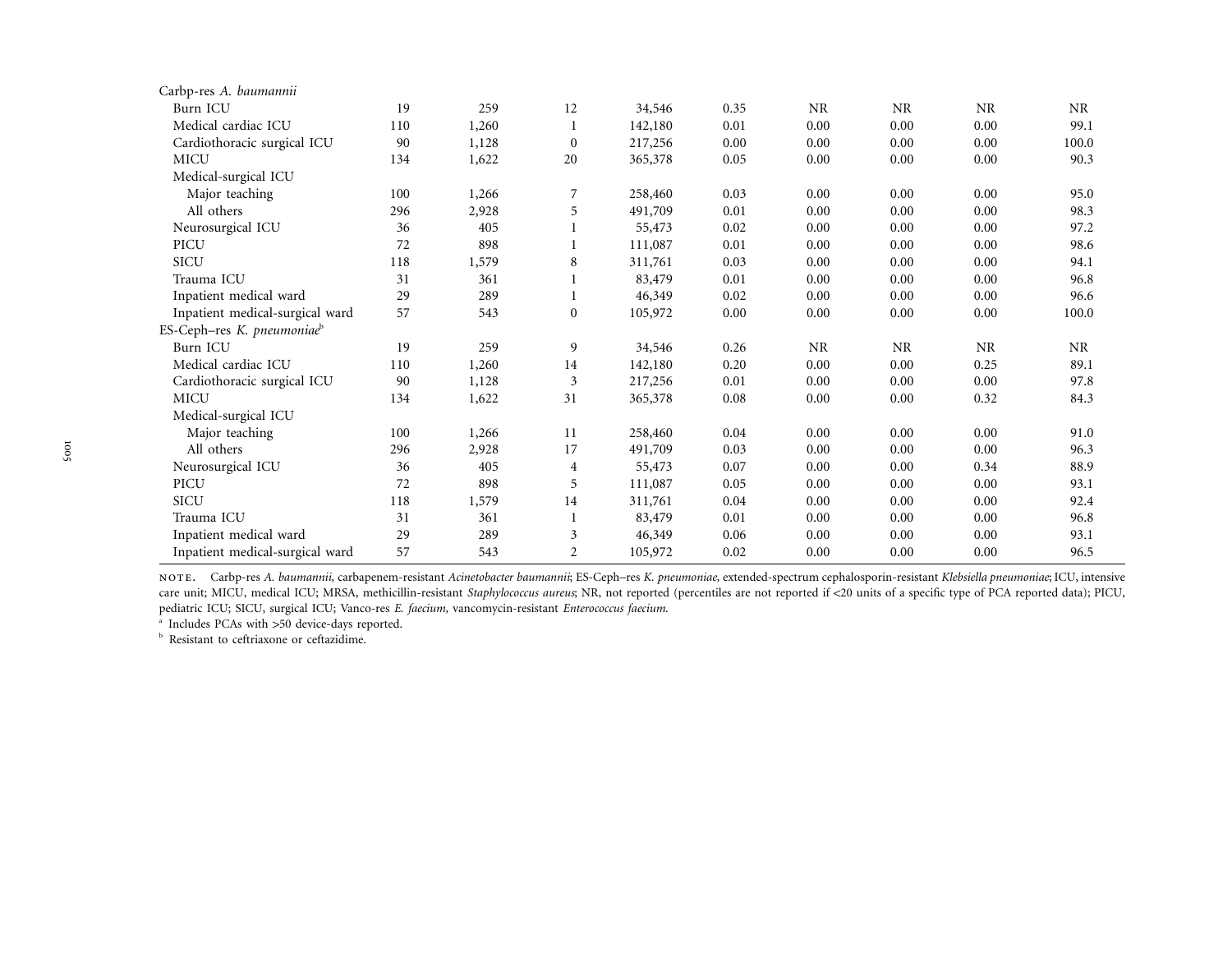|                                    |                           | No. of             |                              |                       |                | No. of infections per 1,000 device-days |                    |                    |                                          |
|------------------------------------|---------------------------|--------------------|------------------------------|-----------------------|----------------|-----------------------------------------|--------------------|--------------------|------------------------------------------|
| Pathogen, type of PCA <sup>a</sup> | No. of units<br>reporting | months<br>reported | No. of cases<br>of infection | No. of<br>device-days | Pooled<br>mean | Median                                  | 75th<br>percentile | 90th<br>percentile | units reporting<br>no resistant<br>cases |
| Vanco-res E. faecium               |                           |                    |                              |                       |                |                                         |                    |                    |                                          |
| Burn ICU                           | 14                        | 171                | 3                            | 22,977                | 0.13           | <b>NR</b>                               | <b>NR</b>          | <b>NR</b>          | <b>NR</b>                                |
| Medical cardiac ICU                | 54                        | 731                | 14                           | 119,876               | 0.12           | 0.00                                    | 0.00               | 0.50               | 83.3                                     |
| Cardiothoracic surgical ICU        | 46                        | 680                | 11                           | 128,736               | 0.09           | 0.00                                    | 0.00               | 0.29               | 84.8                                     |
| <b>MICU</b>                        | 66                        | 955                | 68                           | 285,497               | 0.24           | 0.00                                    | 0.37               | 0.76               | 59.1                                     |
| Medical-surgical ICU               |                           |                    |                              |                       |                |                                         |                    |                    |                                          |
| Major Teaching                     | 56                        | 838                | 33                           | 232,717               | 0.14           | 0.00                                    | 0.26               | 0.54               | 62.5                                     |
| All others                         | 116                       | 1,465              | 38                           | 410,147               | 0.09           | 0.00                                    | 0.00               | 0.42               | 79.3                                     |
| Neurosurgical ICU                  | 19                        | 237                | 3                            | 59,236                | 0.05           | <b>NR</b>                               | <b>NR</b>          | <b>NR</b>          | <b>NR</b>                                |
| PICU                               | 33                        | 481                | 3                            | 37,071                | 0.08           | 0.00                                    | 0.00               | 0.00               | 90.9                                     |
| <b>SICU</b>                        | 63                        | 971                | 35                           | 244,704               | 0.14           | 0.00                                    | 0.20               | 0.45               | 68.3                                     |
| Trauma ICU                         | 20                        | 272                | 16                           | 86,948                | 0.18           | 0.00                                    | 0.24               | 0.81               | 55.0                                     |
| Inpatient medical ward             | 17                        | 169                | 14                           | 31,189                | 0.45           | <b>NR</b>                               | <b>NR</b>          | <b>NR</b>          | <b>NR</b>                                |
| Inpatient medical-surgical ward    | 38                        | 346                | 6                            | 49,944                | 0.12           | 0.00                                    | 0.00               | 0.48               | 86.8                                     |
| Carbp-res P. aeruginosa            |                           |                    |                              |                       |                |                                         |                    |                    |                                          |
| Burn ICU                           | 14                        | 171                | 16                           | 22,977                | 0.70           | <b>NR</b>                               | <b>NR</b>          | <b>NR</b>          | <b>NR</b>                                |
| Medical cardiac ICU                | 54                        | 731                | 6                            | 119,876               | 0.05           | 0.00                                    | 0.00               | 0.00               | 92.6                                     |
| Cardiothoracic surgical ICU        | 46                        | 680                | 11                           | 128,736               | 0.09           | 0.00                                    | 0.00               | 0.28               | 78.3                                     |
| <b>MICU</b>                        | 66                        | 955                | 21                           | 285,497               | 0.07           | 0.00                                    | 0.00               | 0.27               | 80.3                                     |
| Medical-surgical ICU               |                           |                    |                              |                       |                |                                         |                    |                    |                                          |
| Major teaching                     | 56                        | 838                | 12                           | 232,717               | 0.05           | 0.00                                    | 0.00               | 0.20               | 85.7                                     |
| All others                         | 116                       | 1,465              | 7                            | 410,147               | 0.02           | 0.00                                    | 0.00               | 0.00               | 94.0                                     |
| Neurosurgical ICU                  | 19                        | 237                | 5                            | 59,236                | 0.08           | <b>NR</b>                               | NR                 | <b>NR</b>          | $\rm NR$                                 |
| <b>PICU</b>                        | 33                        | 481                | 3                            | 37,071                | 0.08           | 0.00                                    | 0.00               | 0.00               | 90.9                                     |
| <b>SICU</b>                        | 63                        | 971                | 25                           | 244,704               | 0.10           | 0.00                                    | 0.00               | 0.22               | 76.2                                     |
| Trauma ICU                         | 20                        | 272                | 9                            | 86,948                | 0.10           | 0.00                                    | 0.18               | 0.47               | 75.0                                     |
| Inpatient medical ward             | 17                        | 169                | 3                            | 31,189                | 0.10           | <b>NR</b>                               | <b>NR</b>          | <b>NR</b>          | <b>NR</b>                                |
| Inpatient medical-surgical ward    | 38                        | 346                | 4                            | 49,944                | 0.08           | 0.00                                    | 0.00               | 0.00               | 94.7                                     |

table 9. Rates of Catheter-Associated Urinary Tract Infection (CAUTI) Caused by Selected Antimicrobial-Resistant Pathogens Reported to the National Healthcare Safety Network, January 2006–October 2007, by Type of Patient Care Area (PCA)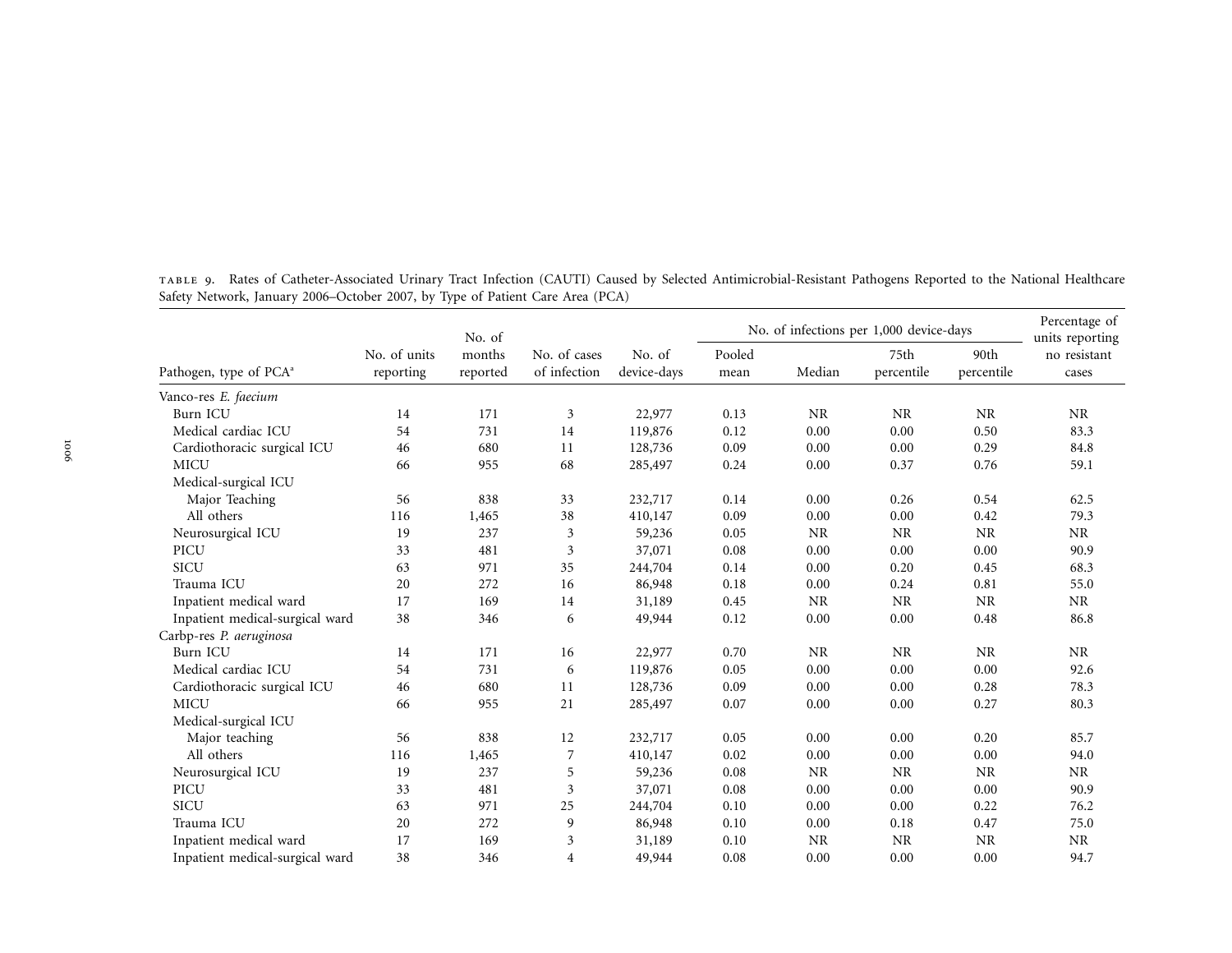| Carbp-res A. baumannii                 |     |       |                  |         |      |           |           |           |           |
|----------------------------------------|-----|-------|------------------|---------|------|-----------|-----------|-----------|-----------|
| Burn ICU                               | 14  | 171   | $\overline{c}$   | 22,977  | 0.09 | <b>NR</b> | <b>NR</b> | <b>NR</b> | <b>NR</b> |
| Medical cardiac ICU                    | 54  | 731   | $\boldsymbol{0}$ | 119,876 | 0.00 | 0.00      | 0.00      | 0.00      | 100.0     |
| Cardiothoracic surgical ICU            | 46  | 680   | $\mathbf{1}$     | 128,736 | 0.01 | 0.00      | 0.00      | 0.00      | 97.8      |
| <b>MICU</b>                            | 66  | 955   | 5                | 285,497 | 0.02 | 0.00      | 0.00      | 0.00      | 92.4      |
| Medical-surgical ICU                   |     |       |                  |         |      |           |           |           |           |
| Major teaching                         | 56  | 838   | $\mathbf{1}$     | 232,717 | 0.00 | 0.00      | 0.00      | 0.00      | 98.2      |
| All others                             | 116 | 1,465 | 1                | 410,147 | 0.00 | 0.00      | 0.00      | 0.00      | 99.1      |
| Neurosurgical ICU                      | 19  | 237   | 1                | 59,236  | 0.02 | <b>NR</b> | <b>NR</b> | <b>NR</b> | <b>NR</b> |
| PICU                                   | 33  | 481   | 1                | 37,071  | 0.03 | $0.00\,$  | 0.00      | 0.00      | 97.0      |
| <b>SICU</b>                            | 63  | 971   | $\overline{c}$   | 244,704 | 0.01 | 0.00      | 0.00      | 0.00      | 96.8      |
| Trauma ICU                             | 20  | 272   | $\boldsymbol{2}$ | 86,948  | 0.02 | 0.00      | 0.00      | 0.00      | 95.0      |
| Inpatient medical ward                 | 17  | 169   | $\boldsymbol{0}$ | 31,189  | 0.00 | <b>NR</b> | <b>NR</b> | <b>NR</b> | <b>NR</b> |
| Inpatient medical-surgical ward        | 38  | 346   | 1                | 49,944  | 0.02 | 0.00      | 0.00      | 0.00      | 97.4      |
| ES-Ceph-res K. pneumoniae <sup>b</sup> |     |       |                  |         |      |           |           |           |           |
| Burn ICU                               | 14  | 171   | $\overline{7}$   | 22,977  | 0.30 | NR        | <b>NR</b> | NR        | NR.       |
| Medical cardiac ICU                    | 54  | 731   | 10               | 119,876 | 0.08 | 0.00      | 0.00      | 0.22      | 88.9      |
| Cardiothoracic surgical ICU            | 46  | 680   | 6                | 128,736 | 0.05 | 0.00      | 0.00      | 0.16      | 89.1      |
| <b>MICU</b>                            | 66  | 955   | 29               | 285,497 | 0.10 | 0.00      | 0.00      | 0.55      | 75.8      |
| Medical-surgical ICU                   |     |       |                  |         |      |           |           |           |           |
| Major teaching                         | 56  | 838   | 12               | 232,717 | 0.05 | 0.00      | 0.00      | 0.16      | 87.5      |
| All others                             | 116 | 1,465 | 13               | 410,147 | 0.03 | 0.00      | 0.00      | 0.00      | 93.1      |
| Neurosurgical ICU                      | 19  | 237   | 3                | 59,236  | 0.05 | <b>NR</b> | <b>NR</b> | <b>NR</b> | <b>NR</b> |
| PICU                                   | 33  | 481   | 1                | 37,071  | 0.03 | 0.00      | 0.00      | 0.00      | 97.0      |
| <b>SICU</b>                            | 63  | 971   | 23               | 244,704 | 0.09 | 0.00      | 0.00      | 0.35      | 82.5      |
| Trauma ICU                             | 20  | 272   | $\boldsymbol{0}$ | 86,948  | 0.00 | 0.00      | 0.00      | 0.00      | 100.0     |
| Inpatient medical ward                 | 17  | 169   | 1                | 31,189  | 0.03 | <b>NR</b> | <b>NR</b> | <b>NR</b> | <b>NR</b> |
| Inpatient medical-surgical ward        | 38  | 346   | $\boldsymbol{0}$ | 49,944  | 0.00 | 0.00      | 0.00      | 0.00      | 100.0     |

note. Carbp-res *A. baumannii,* carbapenem-resistant *Acinetobacter baumannii*; Carbp-res *P. aeruginosa,* carbapenem-resistant *Pseudomonas aeruginosa*; ES-Ceph–res *K. pneumoniae,* extended spectrum cephalosporin-resistant *Klebsiella pneumoniae*; ICU, intensive care unit; MICU, medical ICU; NR, not reported (percentiles are not reported if <20 units of a specific type of PCA reported data); PICU, pediatric ICU; SICU, surgical ICU.

<sup>a</sup> Includes PCAs with >50 device-days reported.

**b** Resistant to ceftriaxone or ceftazidime.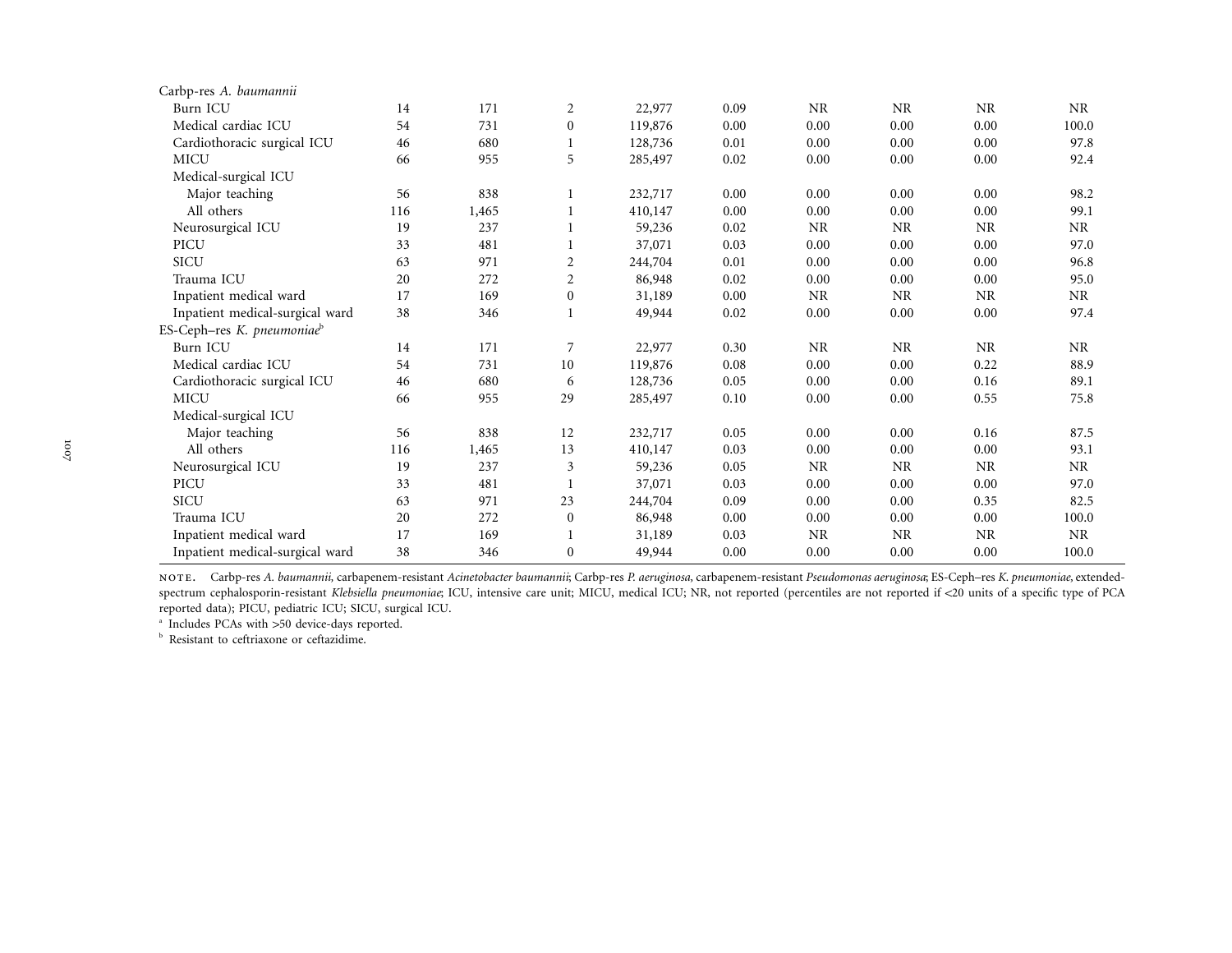table 10. Rates of Ventilator-Associated Pneumonia (VAP) Caused by Selected Antimicrobial-Resistant Pathogens Reported to the National Healthcare Safety Network, January 2006–October 2007, by Type of Patient Care Area (PCA)

|                                    |                           | No. of             |                              |                       | No. of infections per 1,000 device-days |           |                    |                    | Percentage of<br>units reporting |
|------------------------------------|---------------------------|--------------------|------------------------------|-----------------------|-----------------------------------------|-----------|--------------------|--------------------|----------------------------------|
| Pathogen, type of PCA <sup>a</sup> | No. of units<br>reporting | months<br>reported | No. of cases<br>of infection | No. of<br>device-days | Pooled<br>mean                          | Median    | 75th<br>percentile | 90th<br>percentile | no resistant<br>cases            |
| <b>MRSA</b>                        |                           |                    |                              |                       |                                         |           |                    |                    |                                  |
| Burn ICU                           | 16                        | 208                | 52                           | 18,683                | 0.56                                    | <b>NR</b> | <b>NR</b>          | <b>NR</b>          | <b>NR</b>                        |
| Medical cardiac ICU                | 66                        | 880                | 30                           | 69,413                | 0.43                                    | 0.00      | 0.35               | 1.68               | 74.2                             |
| Cardiothoracic surgical ICU        | 64                        | 902                | 50                           | 90,696                | 0.55                                    | 0.00      | 0.47               | 1.73               | 71.9                             |
| <b>MICU</b>                        | 84                        | 1,160              | 106                          | 209,885               | 0.51                                    | 0.10      | 0.71               | 1.57               | 48.8                             |
| Medical-surgical ICU               |                           |                    |                              |                       |                                         |           |                    |                    |                                  |
| Major teaching                     | 72                        | 975                | 92                           | 155,178               | 0.59                                    | 0.00      | 0.97               | 2.01               | 52.8                             |
| All others                         | 149                       | 1,928              | 125                          | 264,805               | 0.47                                    | 0.00      | 0.59               | 1.67               | 61.7                             |
| Neurosurgical ICU                  | 25                        | 287                | 36                           | 33,468                | 1.08                                    | 0.00      | 1.10               | 2.90               | 60.0                             |
| PICU                               | 43                        | 602                | 11                           | 64,413                | 0.17                                    | 0.00      | 0.00               | 0.60               | 81.4                             |
| <b>SICU</b>                        | 81                        | 1,163              | 112                          | 148,455               | 0.75                                    | 0.00      | 0.68               | 1.51               | 55.6                             |
| Trauma ICU                         | 24                        | 301                | 84                           | 61,714                | 1.36                                    | 0.59      | 1.63               | 2.89               | 37.5                             |
| Carbp-res P. aeruginosa            |                           |                    |                              |                       |                                         |           |                    |                    |                                  |
| Burn ICU                           | 16                        | 208                | 10                           | 18,683                | 0.54                                    | <b>NR</b> | <b>NR</b>          | $\rm NR$           | <b>NR</b>                        |
| Medical cardiac ICU                | 66                        | 880                | 9                            | 69,413                | 0.13                                    | 0.00      | 0.00               | 0.00               | 92.4                             |
| Cardiothoracic surgical ICU        | 64                        | 902                | $\overline{4}$               | 90,696                | 0.04                                    | 0.00      | 0.00               | 0.00               | 93.8                             |
| <b>MICU</b>                        | 84                        | 1,160              | 44                           | 209,885               | 0.21                                    | 0.00      | 0.21               | 0.78               | 70.2                             |
| Medical-surgical ICU               |                           |                    |                              |                       |                                         |           |                    |                    |                                  |
| Major teaching                     | 72                        | 975                | 17                           | 155,178               | 0.11                                    | 0.00      | 0.00               | 0.35               | 81.9                             |
| All others                         | 149                       | 1,928              | 15                           | 264,805               | 0.06                                    | 0.00      | 0.00               | 0.00               | 90.6                             |
| Neurosurgical ICU                  | 25                        | 287                | 3                            | 33,468                | 0.09                                    | 0.00      | 0.00               | 0.26               | 88.0                             |
| PICU                               | 43                        | 602                |                              | 64,413                | 0.02                                    | 0.00      | 0.00               | 0.00               | 97.7                             |
| <b>SICU</b>                        | 81                        | 1,163              | 27                           | 148,455               | 0.18                                    | 0.00      | 0.00               | 0.54               | 81.5                             |
| Trauma ICU                         | 24                        | 301                | 9                            | 61,714                | 0.15                                    | 0.00      | 0.08               | 0.37               | 75.0                             |
| Carbp-res A. baumannii             |                           |                    |                              |                       |                                         |           |                    |                    |                                  |
| Burn ICU                           | 16                        | 208                | 33                           | 18,683                | 1.77                                    | <b>NR</b> | <b>NR</b>          | <b>NR</b>          | <b>NR</b>                        |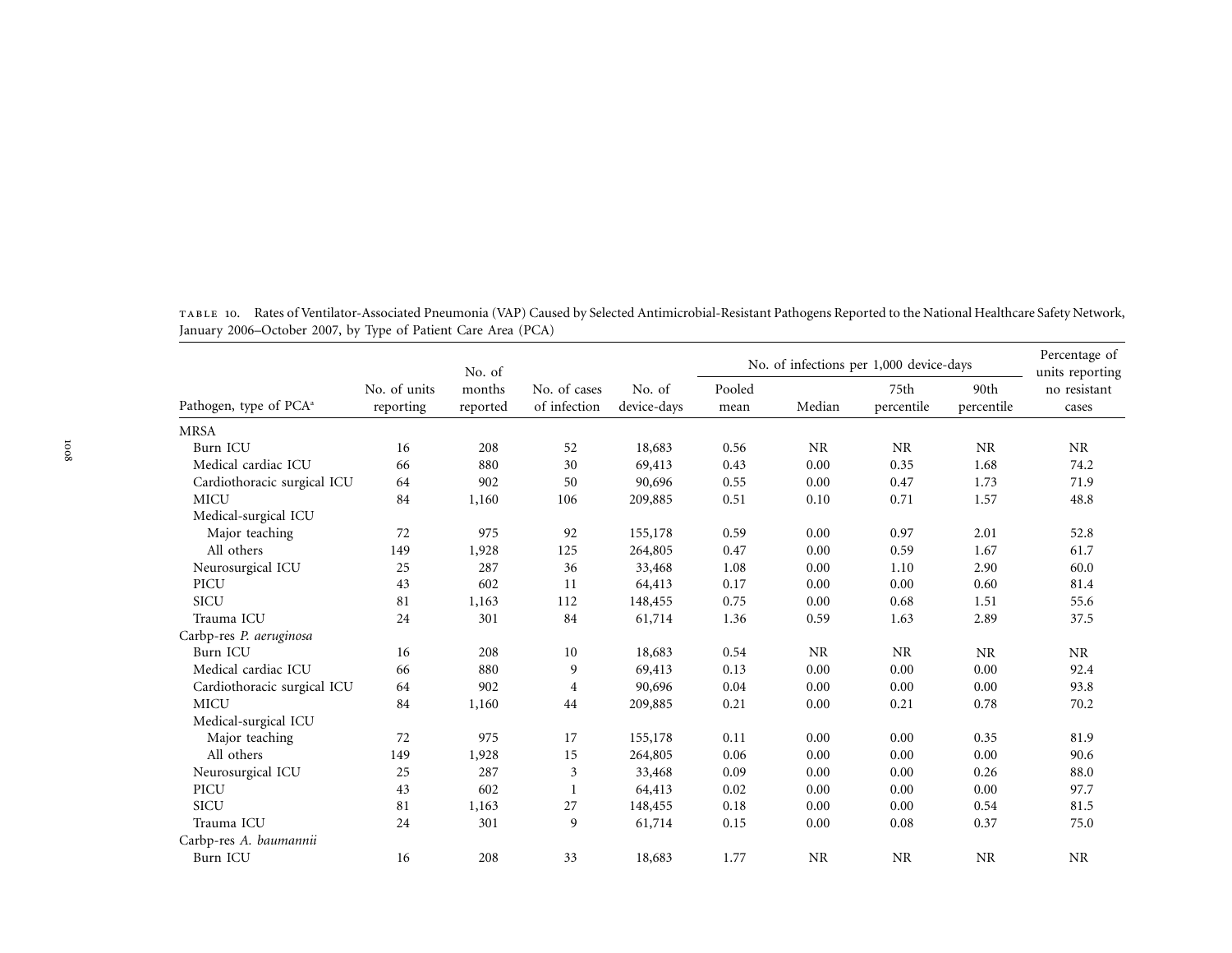| Medical cardiac ICU                    | 66  | 880   | 5            | 69,413  | 0.07 | 0.00 | 0.00      | 0.00      | 93.9      |
|----------------------------------------|-----|-------|--------------|---------|------|------|-----------|-----------|-----------|
| Cardiothoracic surgical ICU            | 64  | 902   | 4            | 90,696  | 0.04 | 0.00 | 0.00      | 0.00      | 93.8      |
| <b>MICU</b>                            | 84  | 1,160 | 20           | 209,885 | 0.10 | 0.00 | 0.00      | 0.55      | 84.5      |
| Medical-surgical ICU                   |     |       |              |         |      |      |           |           |           |
| Major teaching                         | 72  | 975   | 21           | 155,178 | 0.14 | 0.00 | 0.00      | 0.50      | 81.9      |
| All others                             | 149 | 1,928 | 8            | 264,805 | 0.03 | 0.00 | 0.00      | 0.00      | 95.3      |
| Neurosurgical ICU                      | 25  | 287   | 3            | 33,468  | 0.09 | 0.00 | 0.00      | 0.00      | 92.0      |
| PICU                                   | 43  | 602   | 4            | 64,413  | 0.06 | 0.00 | 0.00      | 0.00      | 95.3      |
| <b>SICU</b>                            | 81  | 1,163 | 24           | 148,455 | 0.16 | 0.00 | 0.00      | 0.70      | 84.0      |
| Trauma ICU                             | 24  | 301   | 24           | 61,714  | 0.39 | 0.00 | 0.00      | 0.54      | 79.2      |
| ES-Ceph–res K. pneumoniae <sup>b</sup> |     |       |              |         |      |      |           |           |           |
| Burn ICU                               | 16  | 208   |              | 18,683  | 0.05 | NR   | <b>NR</b> | <b>NR</b> | <b>NR</b> |
| Medical cardiac ICU                    | 66  | 880   | 4            | 69,413  | 0.06 | 0.00 | 0.00      | 0.00      | 95.5      |
| Cardiothoracic surgical ICU            | 64  | 902   | 5            | 90,696  | 0.06 | 0.00 | 0.00      | 0.00      | 93.8      |
| <b>MICU</b>                            | 84  | 1,160 | 18           | 209,885 | 0.09 | 0.00 | 0.00      | 0.43      | 84.5      |
| Medical-surgical ICU                   |     |       |              |         |      |      |           |           |           |
| Major teaching                         | 72  | 975   | 16           | 155,178 | 0.10 | 0.00 | 0.00      | 0.16      | 86.1      |
| All others                             | 149 | 1,928 | 10           | 264,805 | 0.04 | 0.00 | 0.00      | 0.00      | 96.6      |
| Neurosurgical ICU                      | 25  | 287   | $\mathbf{0}$ | 33,468  | 0.00 | 0.00 | 0.00      | 0.00      | 100.0     |
| PICU                                   | 43  | 602   |              | 64,413  | 0.02 | 0.00 | 0.00      | 0.00      | 97.7      |
| <b>SICU</b>                            | 81  | 1,163 | 13           | 148,455 | 0.09 | 0.00 | 0.00      | 0.26      | 87.7      |
| Trauma ICU                             | 24  | 301   | 3            | 61,714  | 0.05 | 0.00 | 0.00      | 0.44      | 87.5      |

note. ES-Ceph–res *K. pneumoniae,* extended-spectrum cephalosporin-resistant *Klebsiella pneumoniae*; Carbp-res *A. baumannii,* carbapenem-resistant *Acinetobacter baumannii*; Carbpres *P. aeruginosa,* carbapenem-resistant *Pseudomonas aeruginosa*; ICU, intensive care unit; MICU, medical ICU; MRSA, methicillin-resistant *Staphylococcus aureus*; NR, not reported (percentiles are not reported if <20 units of a specific type of PCA reported data); PICU, pediatric ICU; SICU, surgical ICU.

<sup>a</sup> Includes PCAs with >50 device-days reported.

b Resistant to ceftriaxone or ceftazidime.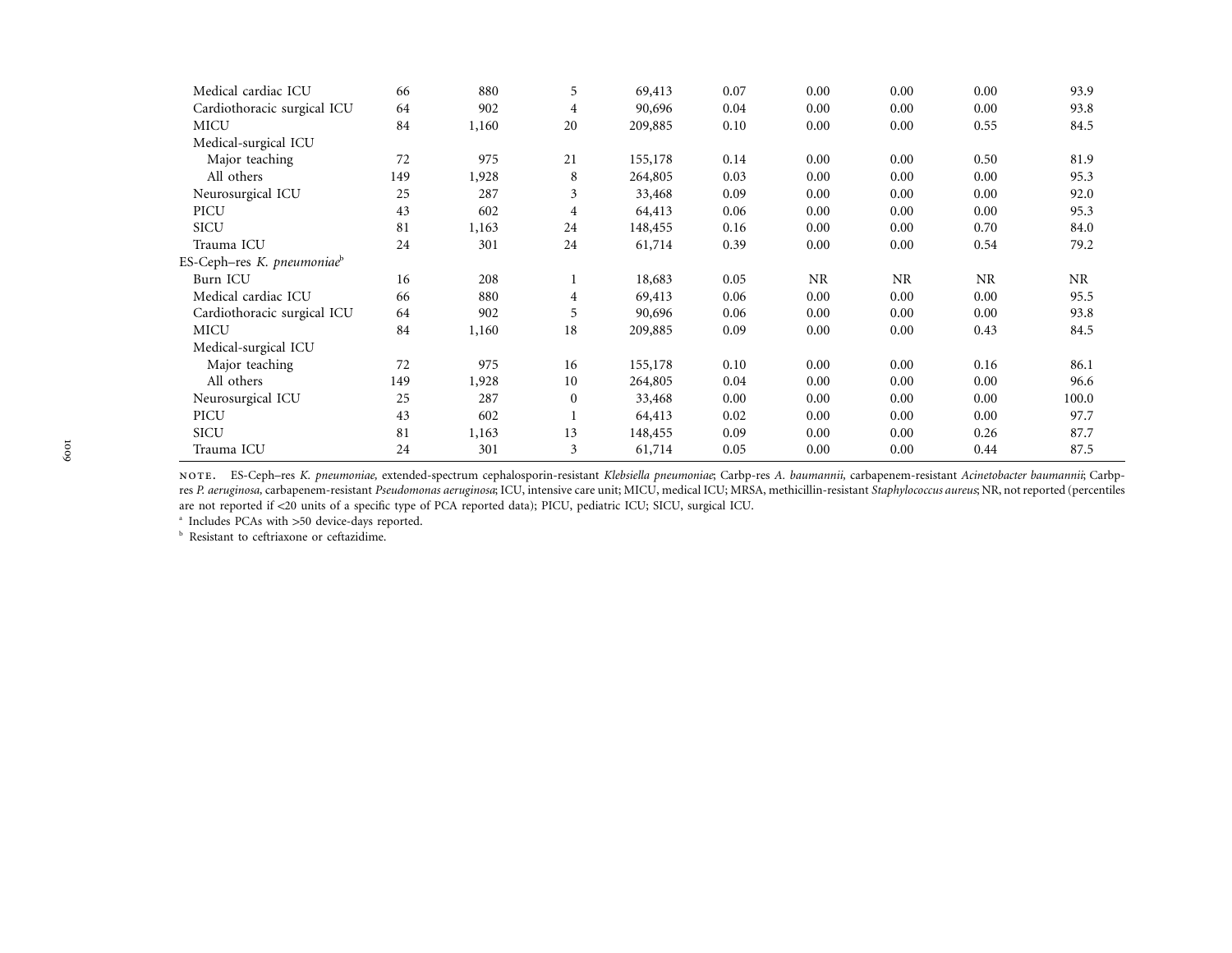any of these studies, and, similarly, only one study<sup>9</sup> reported any carbapenem-resistant *K. pneumoniae* pathogenic isolates. Our observed resistance percentages for carbapenem-resistant *A. baumannii* were also considerably higher than those from these other studies (33% vs 2%–21% of pathogenic isolates).<sup>9,19,21</sup> The NHSN received reports of this antimicrobial-resistant pathogen from 5%–25% of locations reporting cases of VAP, with higher percentages of reporting among burn and trauma ICUs (Table 10).

The high percentage of resistance to carbapenems observed among *K. pneumoniae* pathogenic isolates was of special concern. Previous laboratory-based surveillance studies evaluating bloodstream infections in hospitalized patients did not identify any pathogenic isolates of carbapenem-resistant *Klebsiella* species among a range of 161–765 pathogenic isolates.19,26,27 We observed a range of resistance percentages (ie, 4%–11% of pathogenic isolates) among the different types of HAI, with the highest resistance percentages observed for pathogenic isolates associated with CLABSI. The first reports of carbapenem resistance among *Klebsiella* species started to appear from New York hospitals around 2004.<sup>14</sup> The resistance percentage for pathogenic isolates reported from New York hospitals was 21% and contributed to the percentages observed; however, when excluding the hospitals reporting from New York, the resistance percentage remained high (5% of pathogenic isolates), which suggests that this phenotype may be more widespread and more common than previously recognized (ie, the resistance percentage observed is not due solely to healthcare facilities reporting from a single geographic area).

Identification of some of these emerging resistance patterns should alert the infection control community to potential challenges they may face in coming years. However, although each of these described antimicrobial-resistant phenotypes is of concern, the frequency with which each causes HAIs is relatively low, compared with all other pathogens. Among all cases of HAI reported, the following multidrug-resistant pathogens accounted for approximately 16% of infections: MRSA, 8%; vancomycin-resistant *E. faecium,* 4%; carbapenem-resistant *P. aeruginosa,* 2%; extended-spectrum cephalosporin-resistant *K. pneumoniae,* 1%; extended-spectrum cephalosporin-resistant *E. coli,* less than 1%; and carbapenem-resistant *A. baumannii, K. pneumoniae, K. oxytoca,* and *E. coli,* each less than 1%.

A novel metric included in this report is a device-associated infection incidence density rate for selected antimicrobialresistant pathogens. Data were stratified by type of patient care area, because differences according to hospital location were evident. Further stratification (eg, by the number of beds in the hospital) may be possible as more data become available. The incidence density rate allows for assessment of the variability of antimicrobial resistance among device-associated infections in different patient care areas, and may provide an additional way to assess the efficacy of infection control practices in the future. In general, antimicrobial-resistant device-associated infections due to gram-positive pathogens was more widespread than infections due to gramnegative pathogens. However, overall, less than 50% of units reporting to each of the types of patient care areas reported any device-associated infection due to antimicrobial-resistant pathogens, suggesting that these types of infections are not represented equally among all reporting hospitals. As the NHSN hospitals continue to report cases of HAI during the next several years, the tracking of this distribution of resistant pathogens is needed to assess the utility of this metric.

Direct comparisons of this resistance-percentage data with the data reported in other studies and even with prior NNIS reports may not be informative for several reasons. First, the NHSN includes expansion to non-ICU patient care areas and no minimum bed size criterion for inclusion of a hospital as a member, in contrast to the NNIS system. Second, this NHSN analysis limits reports to device- and procedure-associated HAIs. Third, although the hospitals contributing data to the current report are similar to those that reported to the NNIS system (general, large, acute care hospitals), $28$  they include more varied types of hospitals and patient care areas. This report and previous NNIS reports have a limitation in common: the patient population may not be representative of the US patient population as a whole, even though hospitals from 42 states are represented.

Additional limitations of this report include the fact that antimicrobial susceptibility testing was performed by laboratories servicing the hospitals, not by a central laboratory of the Centers for Disease Control and Prevention. Also, a few errors were identified in the data. We looked at the frequency of highly unlikely phenotypes and found a number of reports that noted carbapenem resistance in conjunction with extended-spectrum cephalosporin susceptibility among pathogenic isolates of *K. pneumoniae* and *E. coli.* These unlikely phenotypes were reported in only 0.46% of all *K. pneumoniae* pathogenic isolates, equivalent to 7.5% of the carbapenem-resistant *K. pneumoniae* pathogenic isolates reported, but were reported in 1.13% of all *E. coli* pathogenic isolates, equivalent to 66.7% of the carbapenem-resistant *E. coli* pathogenic isolates reported. These errors may be have been due to incorrect data entry and/or laboratory testing. In response to these findings, and to improve the reliability of the data entered into this system, an edit check will be incorporated, to warn if data on carbapenem resistance in conjunction with extended-spectrum cephalosporin susceptibility are entered. Lastly, accounting for the impact of mandated reporting on this antimicrobial resistance report will be an ongoing challenge. By January 2007, there were 2 states that had required all hospitals to report data to the NHSN, and this number continues to increase. In summary, this first report describes the scope, magnitude, and variability of certain antimicrobial-resistant pathogens associated with deviceor procedure-associated HAIs reported to the Patient Safety Component of the NHSN.